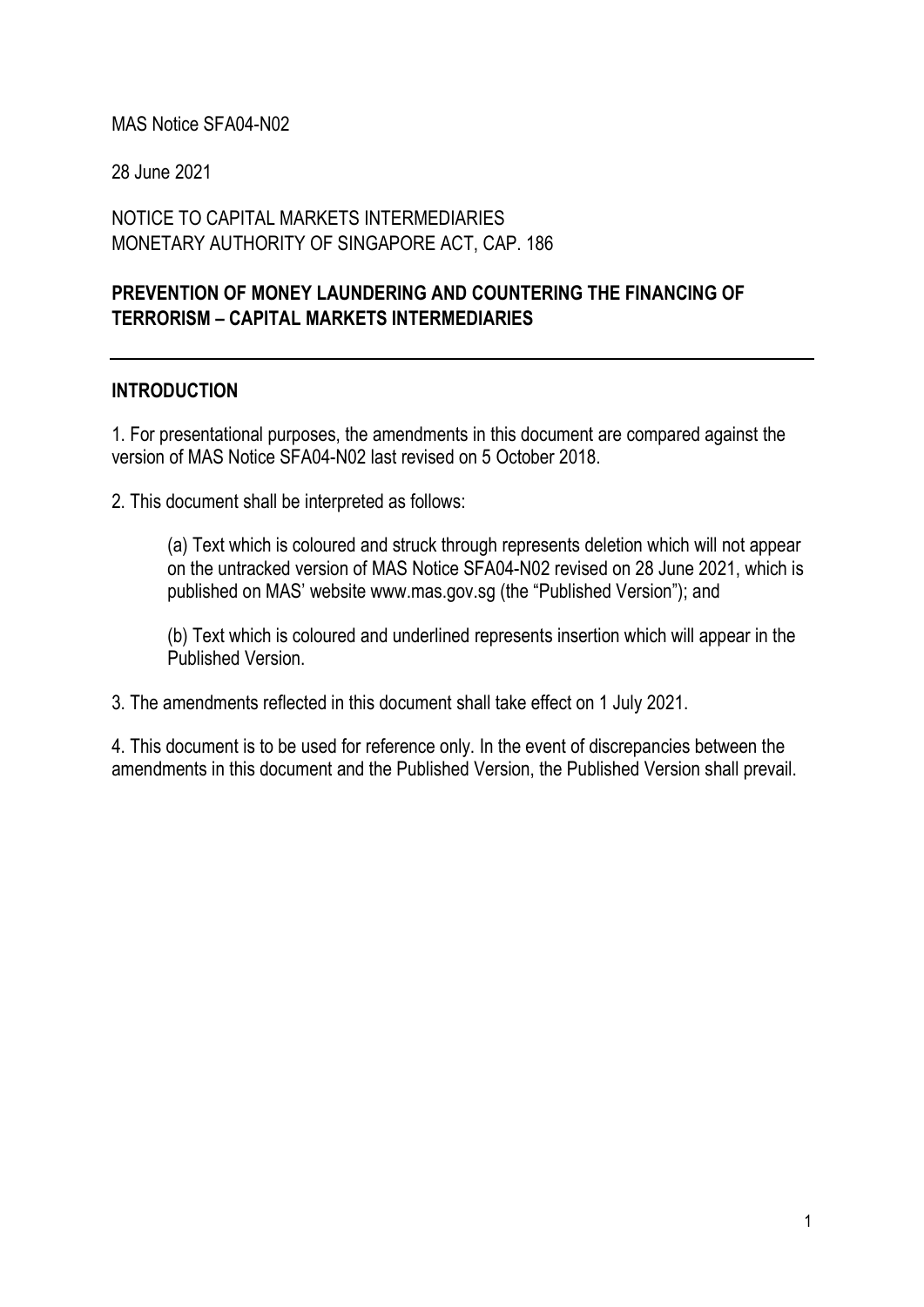#### MAS Notice SFA04-N02

24 April 2015 Last revised on 5 October 2018 28 June 2021 (Refer to endnotes for history of amendments)

NOTICE TO CAPITAL MARKETS INTERMEDIARIES MONETARY AUTHORITY OF SINGAPORE ACT, CAP. 186

## PREVENTION OF MONEY LAUNDERING AND COUNTERING THE FINANCING OF TERRORISM – CAPITAL MARKETS INTERMEDIARIES

#### 1 INTRODUCTION

- 1.1 This Notice is issued pursuant to section 27B of the Monetary Authority of Singapore Act (Cap. 186) ("MAS Act") and applies to all:
	- (a) holders of a capital markets services licence under the Securities and Futures Act (Cap. 289) ("SFA"), all fund management companies registered under paragraph 5(1)(i) of the Second Schedule to the Securities and Futures (Licensing and Conduct of Business) Regulations (Rg. 10) ("SF(LCB)R"); and
	- (b) all persons exempted under paragraph 3(1)(d), 3A(1)(d) and 7(1)(b) of the Second Schedule to the SF(LCB)R from the requirement to hold a capital markets services licence.
- 1.2 Except for paragraphs 4, 5, 10, 14.6 and 14.7, this Notice shall take effect from 24 May 2015. Paragraphs 4, 5, 10, 14.6 and 14.7 shall take effect from 24 July 2015. MAS Notice SFA04-N02 dated 2 July 2007 is cancelled with effect from 24 May 2015.

## 2 DEFINITIONS

2.1 For the purposes of this Notice -

"AML/CFT" means anti-money laundering and countering the financing of terrorism;

"Authority" means the Monetary Authority of Singapore;

"beneficial owner", in relation to a customer of a CMI, means the natural person who ultimately owns or controls the customer or the natural person on whose behalf a transaction is conducted or business relations are established, and includes any person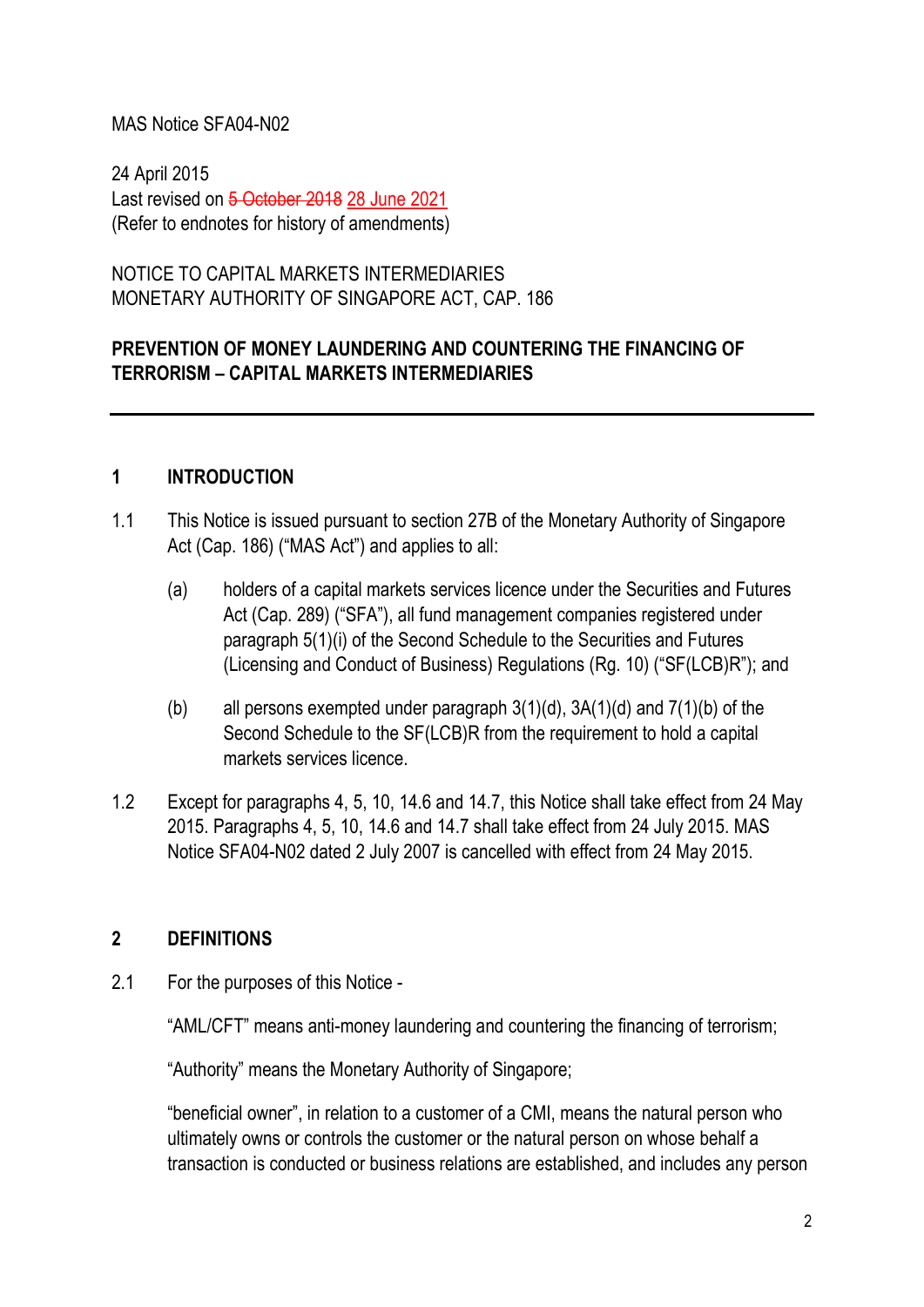who exercises ultimate effective control over a legal person or legal arrangement, but shall not include a natural person who is considered a customer of the CMI under subparagraph (c) of the definition of "customer" in this Notice;

"business relations" means -

- (a) the opening or maintenance of an account by the CMI in the name of;
- (b) the provision of financial advice by the CMI to; or
- (c) the provision of fund management services by the CMI to,

a person (whether a natural person, legal person or legal arrangement);

"CDD measures" or "customer due diligence measures" means the measures required by paragraph 6;

"CDSA" means the Corruption, Drug Trafficking and Other Serious Crimes (Confiscation of Benefits) Act (Cap. 65A);

"CMI" means a person holding a capital markets services licence under the SFA, a fund management company registered under paragraph 5(1)(i) of the Second Schedule to the SF(LCB)R or a person exempted from the requirement to hold such a licence under paragraph 3(1)(d), 3A(1)(d) or 7(1)(b) of the Second Schedule to the SF(LCB)R;

"connected party" -

- (a) in relation to a legal person (other than a partnership), means any director or any natural person having executive authority in the legal person;
- (b) in relation to a legal person that is a partnership, means any partner or manager<sup>1</sup>; and
- (c) in relation to a legal arrangement, means any natural person having executive authority in the legal arrangement;

"Core Principles" refers to the Core Principles for Effective Banking Supervision issued by the Basel Committee on Banking Supervision, the Objectives and Principles for Securities Regulation issued by the International Organisation of Securities Commissions, or the Insurance Core Principles issued by the International Association of Insurance Supervisors;

"customer", in relation to a CMI, means a person (whether a natural person, legal person or legal arrangement) -

<sup>&</sup>lt;sup>1</sup> In the case of a limited liability partnership or a limited partnership.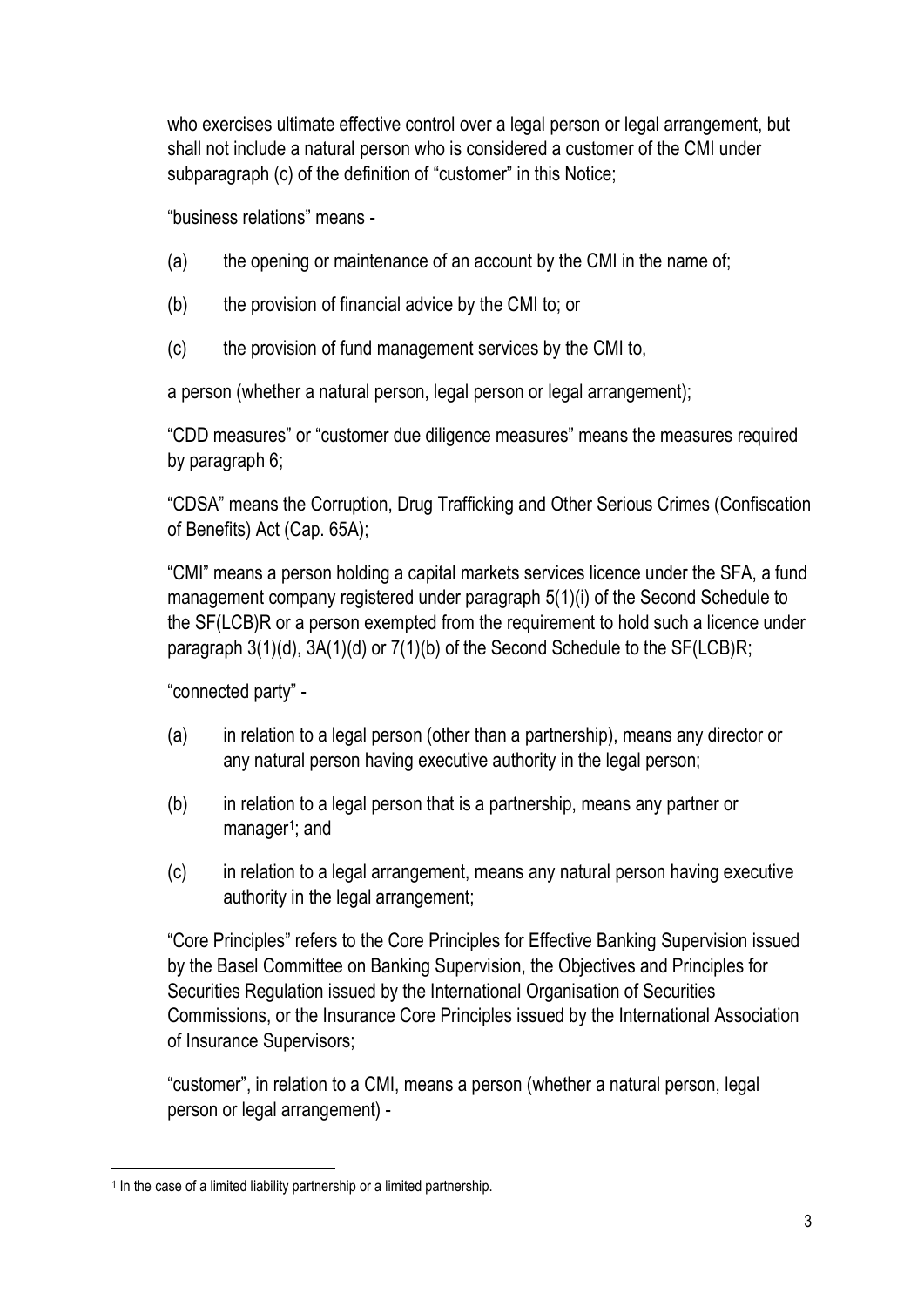- (a) with whom the CMI establishes or intends to establish business relations;
- (b) for whom the CMI undertakes or intends to undertake any transaction without an account being opened; or
- (c) who invests into an investment vehicle to which the CMI provides the regulated activity of fund management, but shall not include an investment vehicle -
	- (i) which is an entity as described in paragraph  $6.16(c)$  or  $6.16(d)$ ;
	- (ii) where the interests in the investment vehicle are distributed by a financial institution as described in paragraph 6.16(e) or 6.16(f); or
	- (iii) where the primary manager is a financial institution (other than the CMI) that is subject to and supervised for compliance with AML/CFT requirements consistent with standards set by FATF;

"entity" (other than in the definition of legal person) has the same meaning as defined in section 2(1) of the SFA, except that it shall include a trust;

"FATF" means the Financial Action Task Force;

"financial advice" means a financial advisory service as defined in section 2(1) of the Financial Advisers Act (Cap. 110) or advising on corporate finance as defined in section 2(1) of the SFA;

"financial group" means a group that consists of a legal person or legal arrangement exercising control and coordinating functions over the rest of the group for the application of group supervision under the Core Principles, and its branches and subsidiaries that are financial institutions as defined in section 27A(6) of the MAS Act or the equivalent financial institutions outside Singapore;

"fund management" has the same meaning as defined in the Second Schedule to the SFA, except that a reference to "customer" has the same meaning as defined in this Notice;

"government entity" means a government of a country or jurisdiction, a ministry within such a government, or an agency specially established by such a government through written law;

"legal arrangement" means a trust or other similar arrangement;

"legal person" means an entity other than a natural person that can establish a permanent customer relationship with a financial institution or otherwise own property;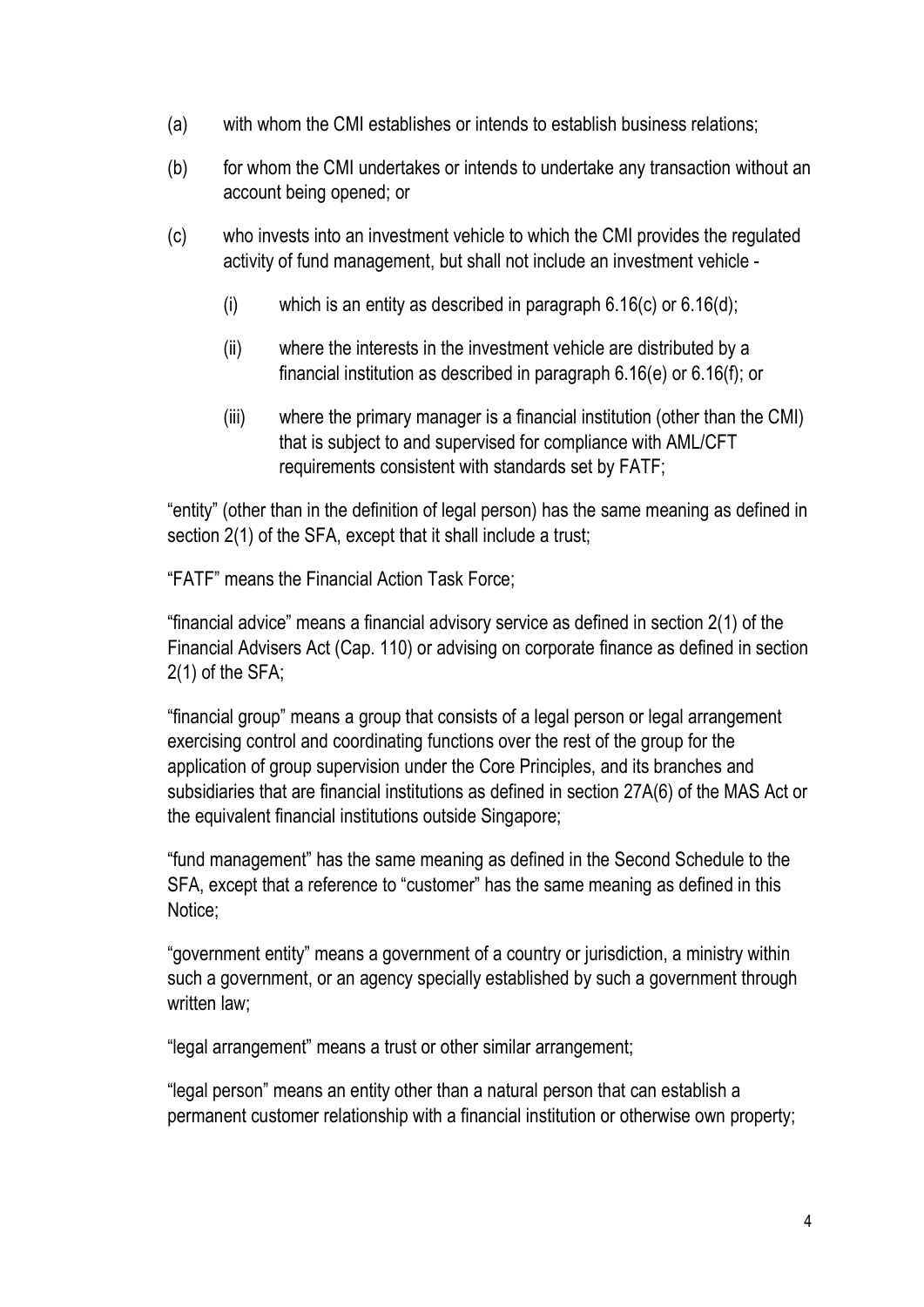"officer" means any director or any member of the committee of management of the CMI;

"partnership" means a partnership, a limited partnership within the meaning of the Limited Partnerships Act (Cap. 163B) or a limited liability partnership within the meaning of the Limited Liability Partnerships Act (Cap. 163A);

"personal data" has the same meaning as defined in section 2(1) of the Personal Data Protection Act 2012 (Act 26 of 2012);

"reasonable measures" means appropriate measures which are commensurate with the money laundering or terrorism financing risks;

"STR" means suspicious transaction report;

"STRO" means the Suspicious Transaction Reporting Office, Commercial Affairs Department of the Singapore Police Force; and

"TSOFA" means the Terrorism (Suppression of Financing) Act (Cap. 325).

- 2.2 A reference to any threshold or value limit expressed in S\$ shall include a reference to the equivalent amount expressed in any other currency.
- 2.3 The expressions used in this Notice shall, except where defined in this Notice or where the context otherwise requires, have the same meanings as in the SFA.

## 3 UNDERLYING PRINCIPLES

- 3.1 This Notice is based on the following principles, which shall serve as a guide for all CMIs in the conduct of their operations and business activities:
	- (a) A CMI shall exercise due diligence when dealing with customers, natural persons appointed to act on the customer's behalf, connected parties of the customer and beneficial owners of the customer.
	- (b) A CMI shall conduct its business in conformity with high ethical standards, and guard against establishing any business relations or undertaking any transaction, that is or may be connected with or may facilitate money laundering or terrorism financing.
	- (c) A CMI shall, to the fullest extent possible, assist and cooperate with the relevant law enforcement authorities in Singapore to prevent money laundering and terrorism financing.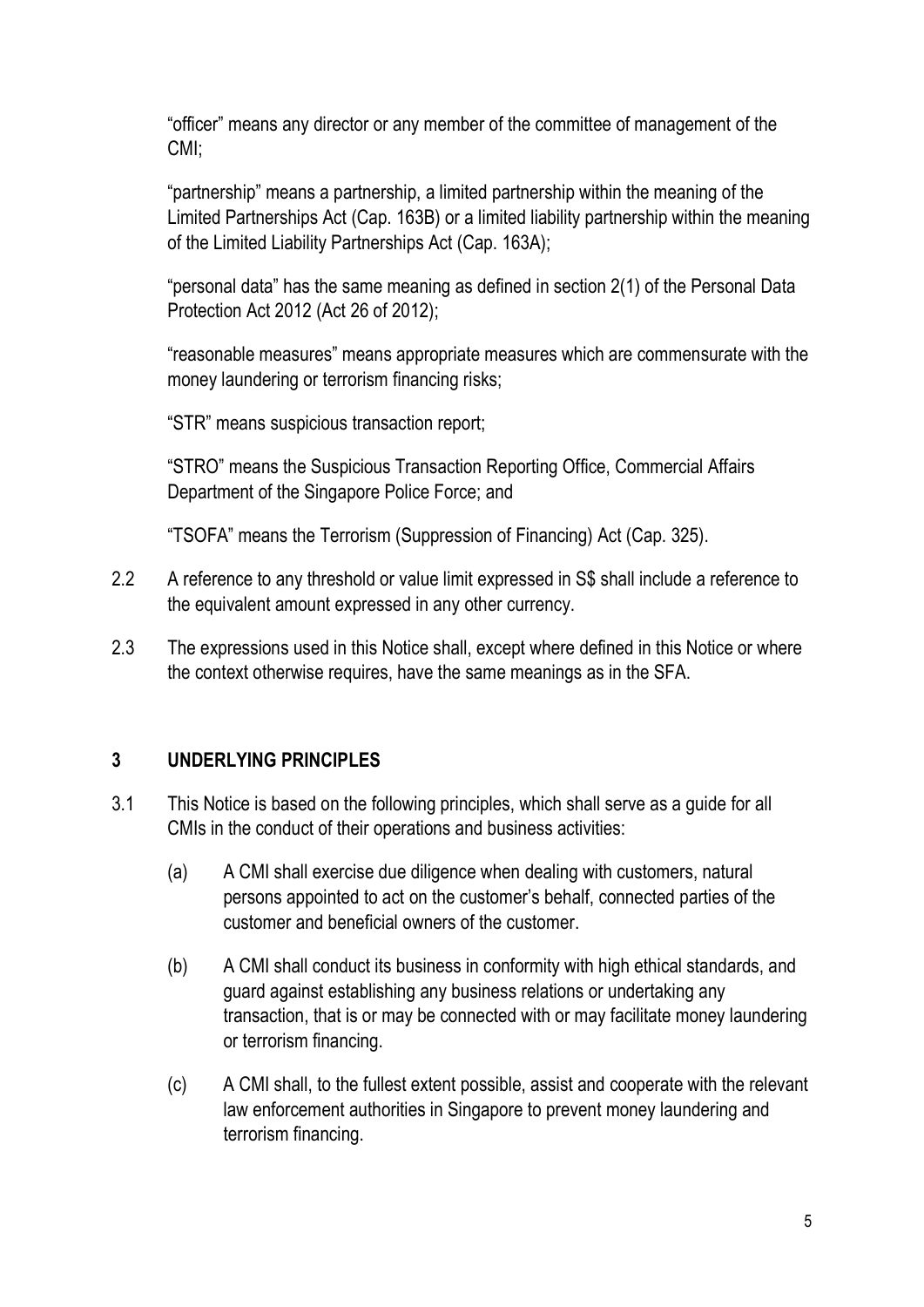## 4 ASSESSING RISKS AND APPLYING A RISK-BASED APPROACH

#### Risk Assessment

- 4.1 A CMI shall take appropriate steps to identify, assess and understand, its money laundering and terrorism financing risks in relation to -
	- (a) its customers;
	- (b) the countries or jurisdictions its customers are from or in;
	- (c) the countries or jurisdictions the CMI has operations in; and
	- (d) the products, services, transactions and delivery channels of the CMI.
- 4.2 The appropriate steps referred to in paragraph 4.1 shall include
	- (a) documenting the CMI's risk assessments;
	- (b) considering all the relevant risk factors before determining the level of overall risk and the appropriate type and extent of mitigation to be applied;
	- (c) keeping the CMI's risk assessments up-to-date; and
	- (d) having appropriate mechanisms to provide its risk assessment information to the Authority.

## Risk Mitigation

- 4.3 A CMI shall
	- (a) develop and implement policies, procedures and controls, which are approved by senior management, to enable the CMI to effectively manage and mitigate the risks that have been identified by the CMI or notified to it by the Authority or other relevant authorities in Singapore;
	- (b) monitor the implementation of those policies, procedures and controls and enhance them if necessary;
	- (c) perform enhanced measures where higher risks are identified, to effectively manage and mitigate those higher risks; and
	- (d) ensure that the performance of measures or enhanced measures to effectively manage and mitigate the identified risks address the risk assessment and guidance from the Authority or other relevant authorities in Singapore.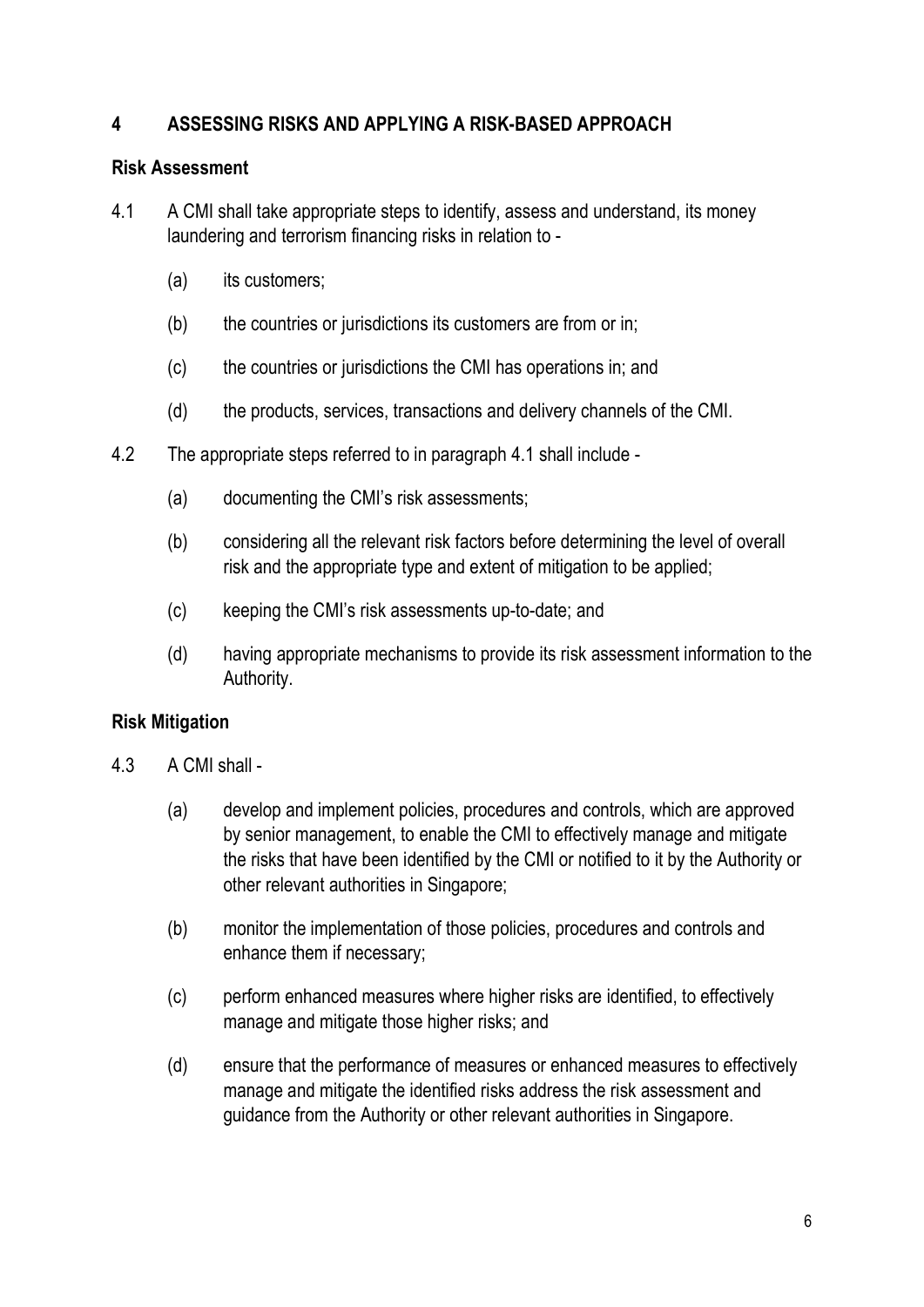# 5 NEW PRODUCTS, PRACTICES AND TECHNOLOGIES

- 5.1 A CMI shall identify and assess the money laundering and terrorism financing risks that may arise in relation to -
	- (a) the development of new products and new business practices, including new delivery mechanisms; and
	- (b) the use of new or developing technologies for both new and pre-existing products.
- 5.2 A CMI shall undertake the risk assessments, prior to the launch or use of such products, practices and technologies (to the extent such use is permitted by this Notice), and shall take appropriate measures to manage and mitigate the risks.
- 5.3 A CMI shall, in complying with the requirements of paragraphs 5.1 and 5.2, pay special attention to any -
	- (a) new products and new business practices, including new delivery mechanisms; and
	- (b) new or developing technologies,

that favour anonymity.

# 6 CUSTOMER DUE DILIGENCE ("CDD")

## Anonymous or Fictitious Account

6.1 No CMI shall open or maintain an anonymous account or an account in a fictitious name.

# Where There Are Reasonable Grounds for Suspicion prior to the Establishment of Business Relations or Undertaking any Transaction without opening an Account

- 6.2 Prior to a CMI establishing business relations or undertaking any transaction without opening an account, where the CMI has any reasonable grounds to suspect that the assets or funds of a customer are proceeds of drug dealing or criminal conduct as defined in the CDSA, or are property related to the facilitation or carrying out of any terrorism financing offence as defined in the TSOFA, the CMI shall -
	- (a) not establish business relations with, or undertake a transaction for, the customer; and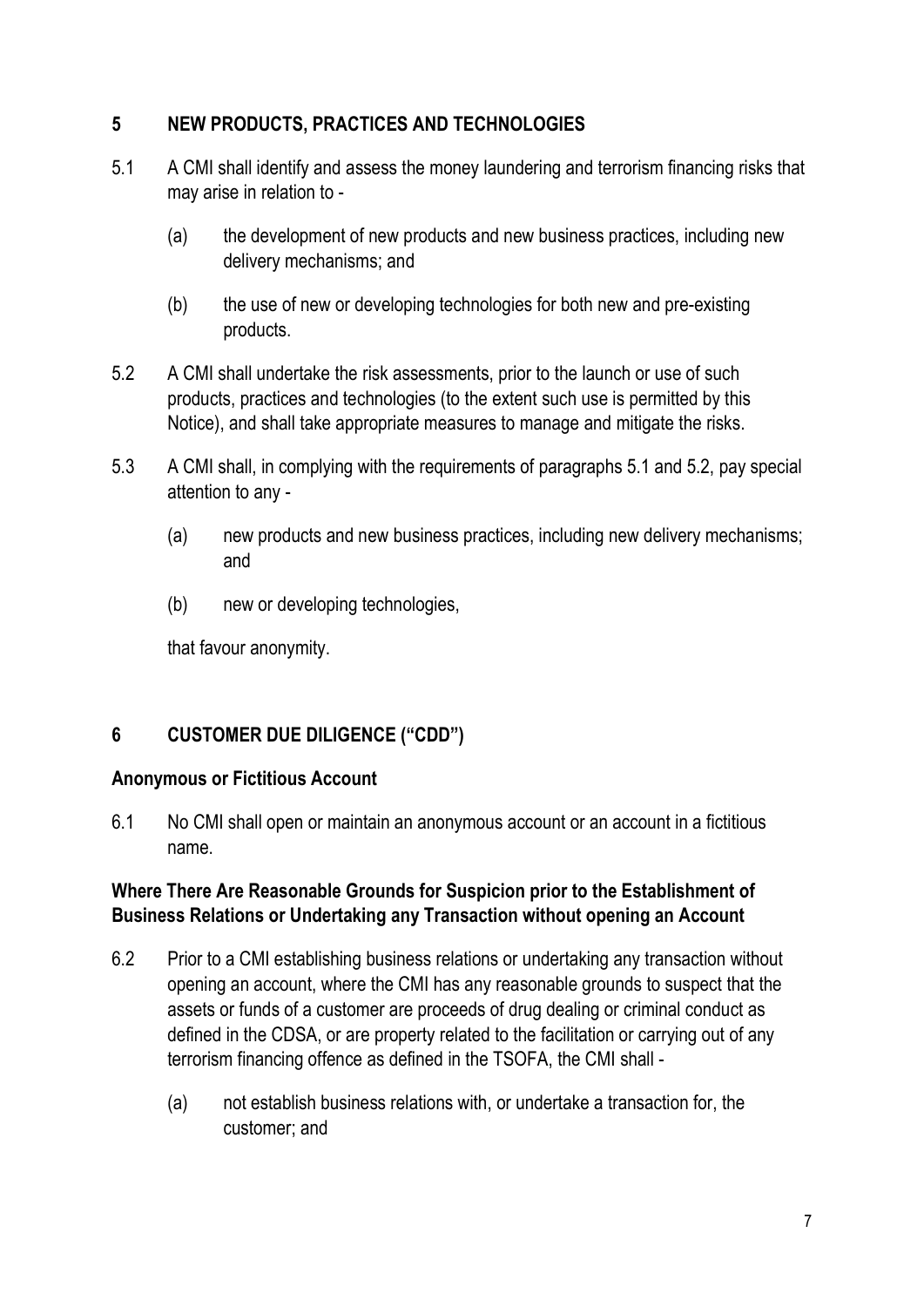$(b)$  file an STR<sup>2</sup>, and extend a copy to the Authority for information.

## When CDD is to be Performed

- 6.3 A CMI shall perform the measures as required by paragraphs 6, 7 and 8 when
	- (a) the CMI establishes business relations with any customer;
	- (b) the CMI undertakes any transaction of a value exceeding S\$20,000 for any customer who has not otherwise established business relations with the CMI;
	- (c) there is a suspicion of money laundering or terrorism financing, notwithstanding that the CMI would not otherwise be required by this Notice to perform the measures as required by paragraphs 6, 7 and 8; or
	- (d) the CMI has doubts about the veracity or adequacy of any information previously obtained.
- 6.4 Where a CMI suspects that two or more transactions are or may be related, linked or the result of a deliberate restructuring of an otherwise single transaction into smaller transactions in order to evade the measures provided for in this Notice in relation to the circumstances set out in paragraph 6.3(b), the CMI shall treat the transactions as a single transaction and aggregate their values for the purposes of this Notice.
- (I) Identification of Customer
- 6.5 A CMI shall identify each customer.
- 6.6 For the purposes of paragraph 6.5, a CMI shall obtain at least the following information:
	- (a) full name, including any aliases;
	- (b) unique identification number (such as an identity card number, birth certificate number or passport number, or where the customer is not a natural person, the incorporation number or business registration number);
	- $(c)$  the customer's  $-$ 
		- (i) residential address; or
		- (ii) registered or business address, and if different, principal place of business,

as may be appropriate;

<sup>2</sup> Please note in particular section 48 of the CDSA on tipping-off.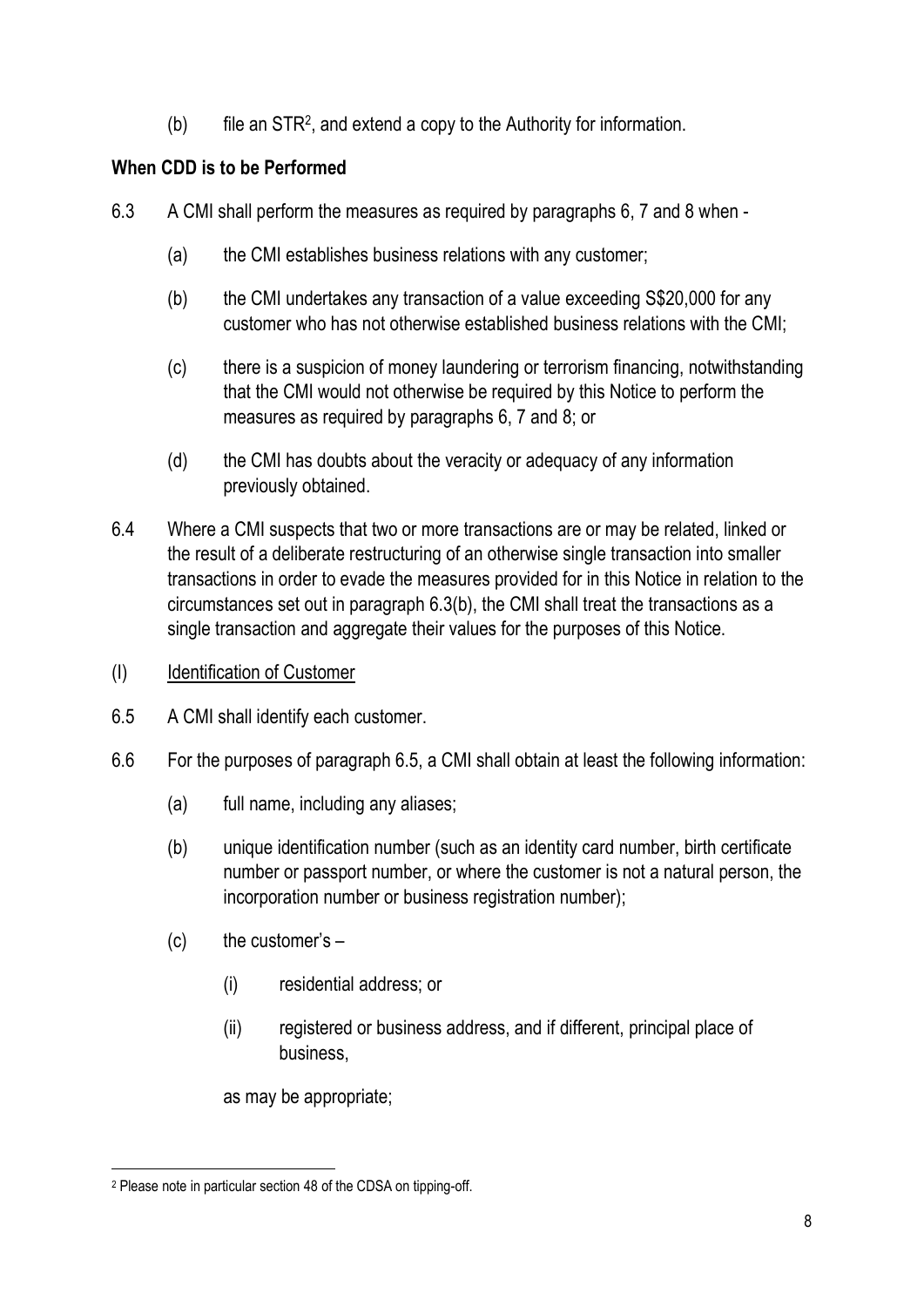- (d) date of birth, establishment, incorporation or registration (as may be appropriate); and
- (e) nationality, place of incorporation or place of registration (as may be appropriate).
- 6.7 Where the customer is a legal person or legal arrangement, the CMI shall, apart from identifying the customer, also identify the legal form, constitution and powers that regulate and bind the legal person or legal arrangement.
- 6.8 Where the customer is a legal person or legal arrangement, the CMI shall identify the connected parties of the customer, by obtaining at least the following information of each connected party:
	- (a) full name, including any aliases; and
	- (b) unique identification number (such as an identity card number, birth certificate number or passport number of the connected party).
- (II) Verification of Identity of Customer
- 6.9 A CMI shall verify the identity of the customer using reliable, independent source data, documents or information. Where the customer is a legal person or legal arrangement, a CMI shall verify the legal form, proof of existence, constitution and powers that regulate and bind the customer, using reliable, independent source data, documents or information.
- (III) Identification and Verification of Identity of Natural Person Appointed to Act on a Customer's Behalf
- 6.10 Where a customer appoints one or more natural persons to act on his behalf in establishing business relations with a CMI or the customer is not a natural person, the CMI shall -
	- (a) identify each natural person who acts or is appointed to act on behalf of the customer by obtaining at least the following information of such natural person:
		- (i) full name, including any aliases;
		- (ii) unique identification number (such as an identity card number, birth certificate number or passport number);
		- (iii) residential address;
		- (iv) date of birth;
		- (v) nationality; and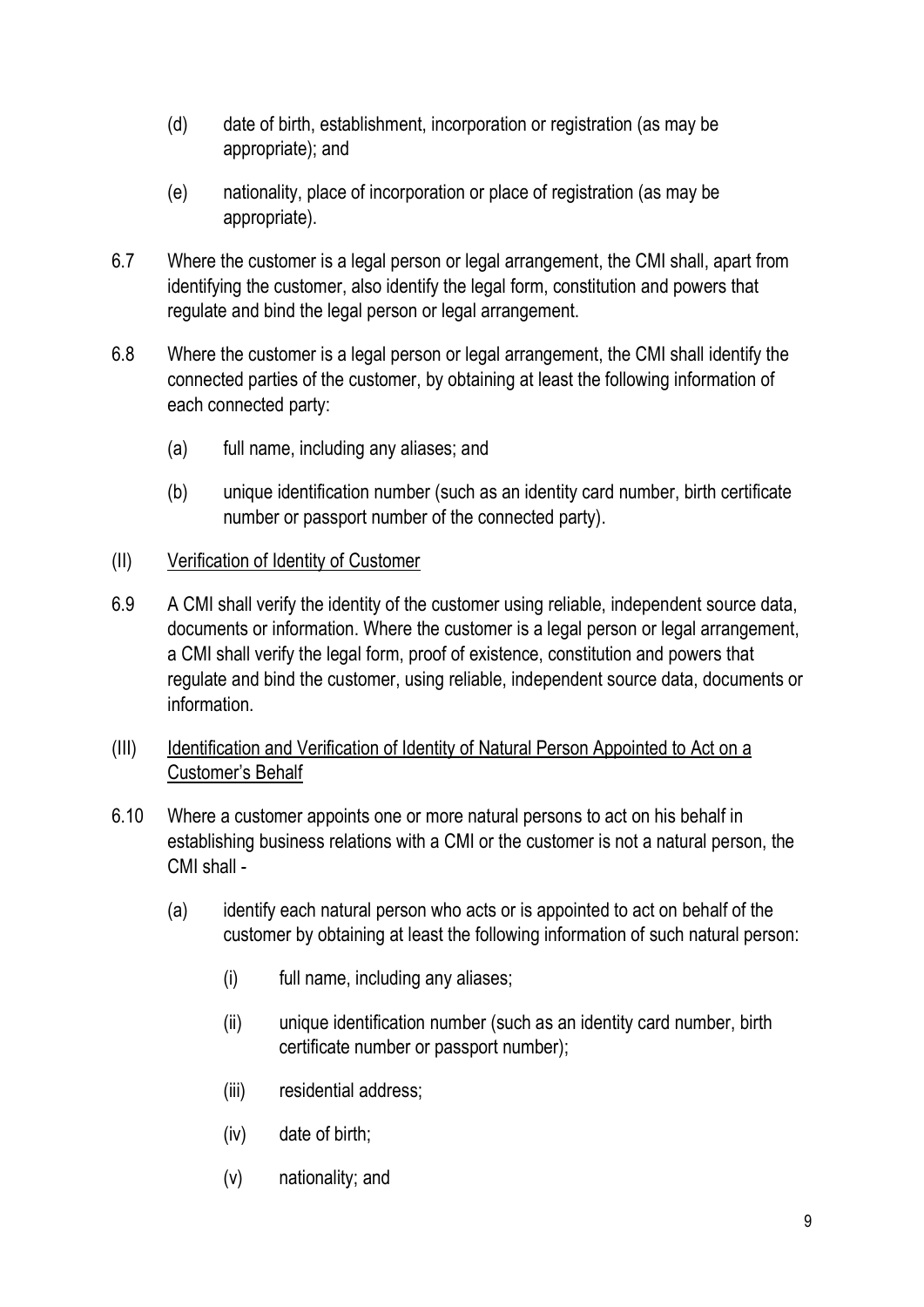- (b) verify the identity of each natural person using reliable, independent source data, documents or information.
- 6.11 A CMI shall verify the due authority of each natural person appointed to act on behalf of the customer by obtaining at least the following:
	- (a) the appropriate documentary evidence authorising the appointment of such natural person by the customer to act on his or its behalf; and
	- (b) the specimen signature of such natural person appointed.
- 6.12 Where the customer is a Singapore Government entity, the CMI shall only be required to obtain such information as may be required to confirm that the customer is a Singapore Government entity as asserted.
- (IV) Identification and Verification of Identity of Beneficial Owner
- 6.13 Subject to paragraph 6.16, a CMI shall inquire if there exists any beneficial owner in relation to a customer.
- 6.14 Where there is one or more beneficial owner in relation to a customer, the CMI shall identify the beneficial owners and take reasonable measures to verify the identities of the beneficial owners using the relevant information or data obtained from reliable, independent sources. The CMI shall -
	- (a) for customers that are legal persons
		- (i) identify the natural persons (whether acting alone or together) who ultimately own the legal person;
		- $(i)$  to the extent that there is doubt under subparagraph  $(i)$  as to whether the natural persons who ultimately own the legal person are the beneficial owners or where no natural persons ultimately own the legal person, identify the natural persons (if any) who ultimately control the legal person or have ultimate effective control of the legal person; and
		- (iii) where no natural persons are identified under subparagraph (i) or (ii), identify the natural persons having executive authority in the legal person, or in equivalent or similar positions;
	- (b) for customers that are legal arrangements
		- (i) for trusts, identify the settlor, the trustee, the protector (if any), the beneficiaries (including every beneficiary that falls within a designated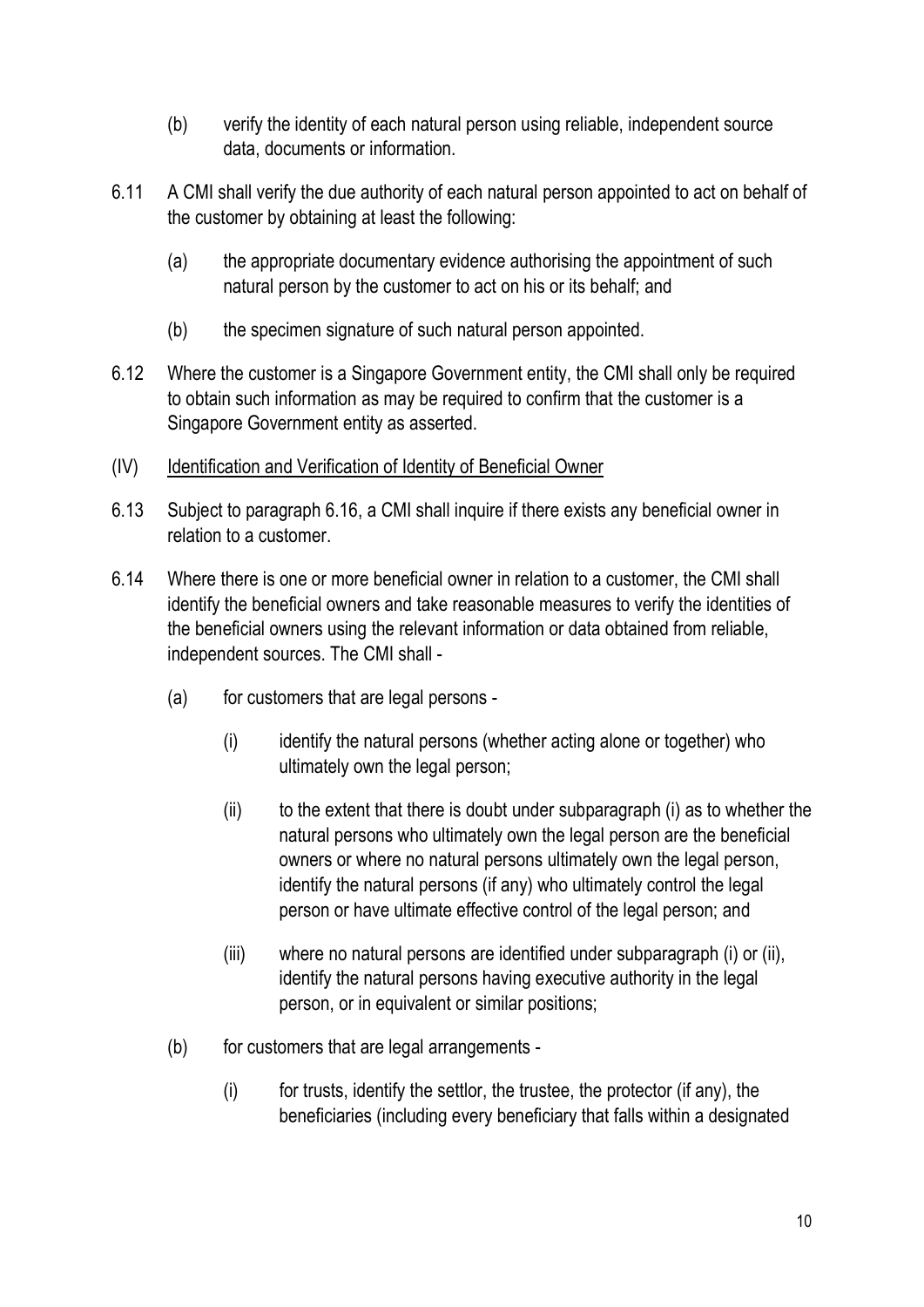characteristic or class) $3$ , and any natural person exercising ultimate ownership, ultimate control or ultimate effective control over the trust (including through a chain of control or ownership); and

- (ii) for other types of legal arrangements, identify persons in equivalent or similar positions, as those described under subparagraph (i).
- 6.15 Where the customer is not a natural person, the CMI shall understand the nature of the customer's business and its ownership and control structure.
- 6.16 A CMI shall not be required to inquire if there exists any beneficial owner in relation to a customer that is -
	- (a) Deleted with effect from 30 November 2015;
	- (b) Deleted with effect from 30 November 2015;
	- (c) an entity listed on the Singapore Exchange;
	- (d) an entity listed on a stock exchange outside of Singapore that is subject to
		- (i) regulatory disclosure requirements; and
		- (ii) requirements relating to adequate transparency in respect of its beneficial owners (imposed through stock exchange rules, law or other enforceable means);
	- (e) a financial institution set out in Appendix 1;
	- (f) a financial institution incorporated or established outside Singapore that is subject to and supervised for compliance with AML/CFT requirements consistent with standards set by the FATF; or
	- (g) an investment vehicle where the managers are financial institutions
		- (i) set out in Appendix 1; or
		- (ii) incorporated or established outside Singapore but are subject to and supervised for compliance with AML/CFT requirements consistent with standards set by the FATF,

<sup>&</sup>lt;sup>3</sup> In relation to a beneficiary of a trust designated by characteristics or by class, the CMI shall obtain sufficient information about the beneficiary to satisfy itself that it will be able to establish the identity of the beneficiary -

<sup>(</sup>a) before making a distribution to that beneficiary; or

<sup>(</sup>b) when that beneficiary intends to exercise vested rights.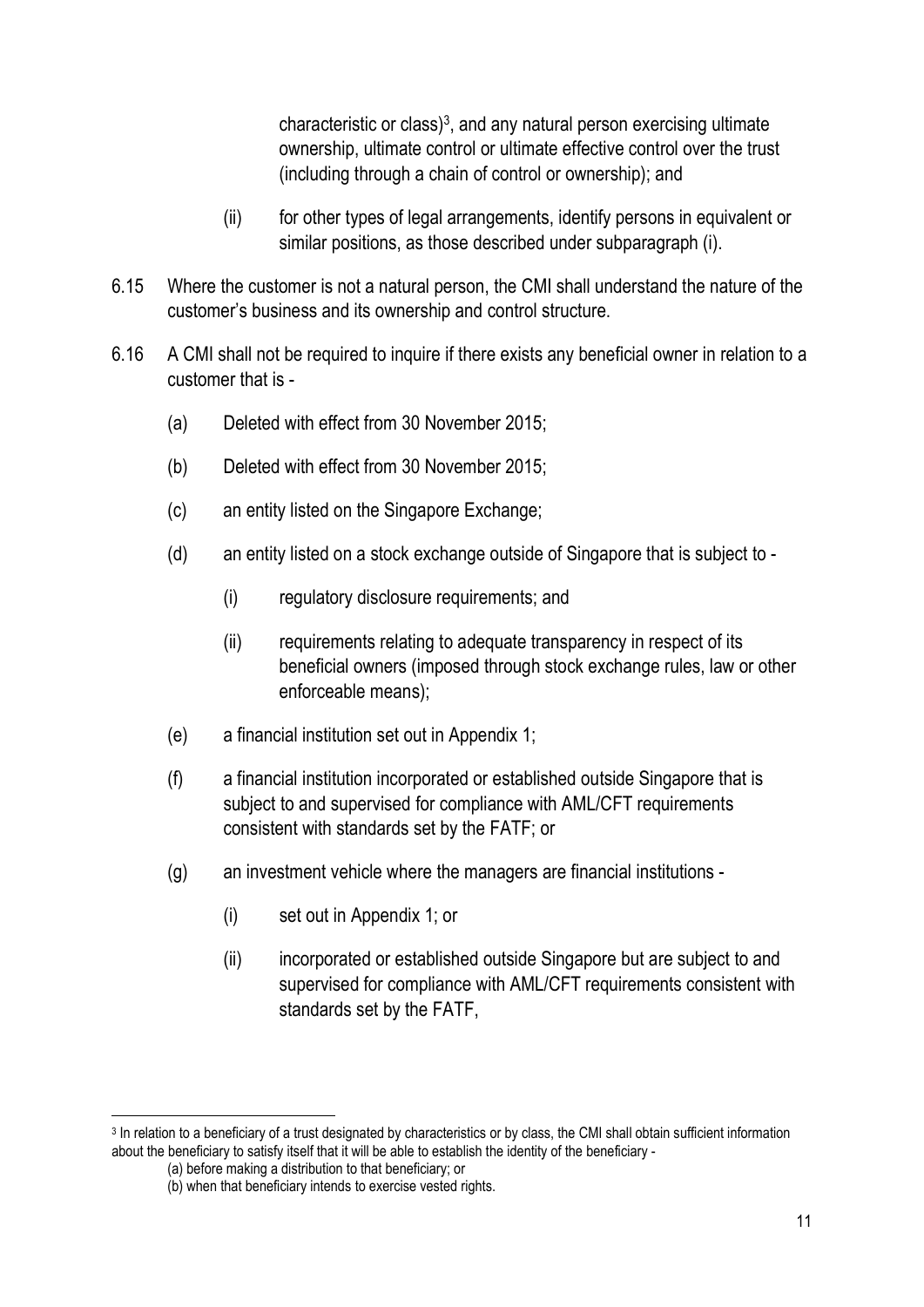unless the CMI has doubts about the veracity of the CDD information, or suspects that the customer, business relations with, or transaction for the customer, may be connected with money laundering or terrorism financing.

- 6.17 For the purposes of paragraph 6.16(f) and  $6.16(g)(ii)$ , a CMI shall document the basis for its determination that the requirements in those paragraphs have been duly met.
- (IVA) Identification of Beneficiary
- 6.17A This paragraph shall apply where a CMI distributes life policies on behalf of a direct life insurer licensed under section 8 of the Insurance Act (Cap. 142).
- 6.17B A CMI shall, as soon as a beneficiary of a life policy is identified to the CMI as a specifically named natural person, legal person or legal arrangement, obtain the full name, including any aliases, of such beneficiary.
- 6.17C A CMI shall, as soon as a beneficiary of a life policy is designated by characteristics, class or other means and is known to the CMI, obtain sufficient information concerning the beneficiary to satisfy the direct life insurer that such direct life insurer will be able to establish the identity of the beneficiary at the time of payout.
- (V) Information on the Purpose and Intended Nature of Business Relations
- 6.18 A CMI shall, when processing the application to establish business relations, understand and as appropriate, obtain from the customer information as to the purpose and intended nature of business relations.
- (VI) Ongoing Monitoring
- 6.19 A CMI shall monitor on an ongoing basis, its business relations with customers.
- 6.20 A CMI shall, during the course of business relations with a customer, observe the conduct of the customer's account and scrutinise transactions undertaken throughout the course of business relations, to ensure that the transactions are consistent with the CMI's knowledge of the customer, its business and risk profile and where appropriate, the source of funds.
- 6.21 A CMI shall pay special attention to all complex, unusually large or unusual patterns of transactions, undertaken throughout the course of business relations, that have no apparent or visible economic or lawful purpose.
- 6.22 For the purposes of ongoing monitoring, a CMI shall put in place and implement adequate systems and processes, commensurate with the size and complexity of the CMI, to -
	- (a) monitor its business relations with customers; and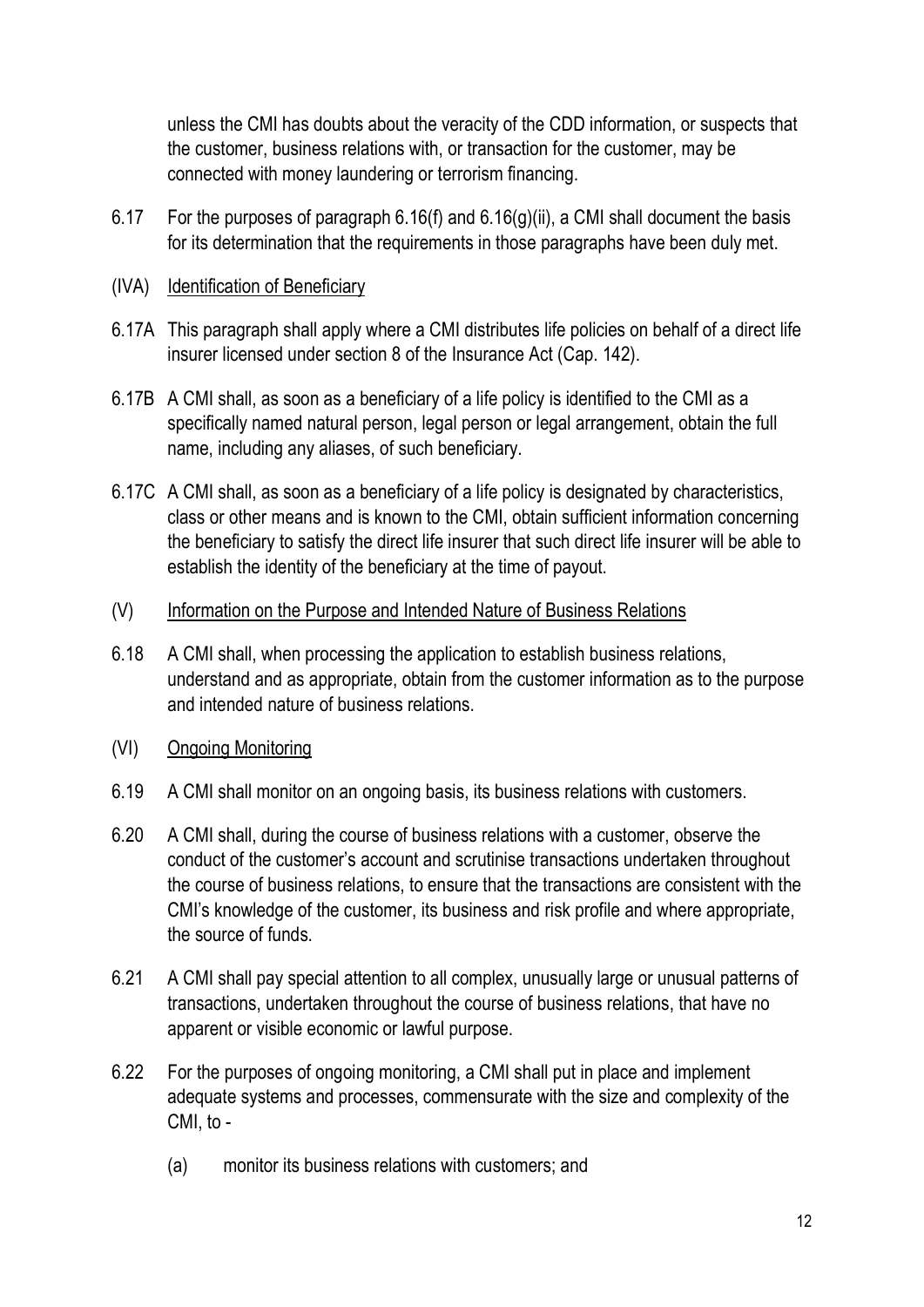- (b) detect and report suspicious, complex, unusually large or unusual patterns of transactions.
- 6.23 A CMI shall, to the extent possible, inquire into the background and purpose of the transactions in paragraph 6.21 and document its findings with a view to making this information available to the relevant authorities should the need arise.
- 6.24 A CMI shall ensure that the CDD data, documents and information obtained in respect of customers, natural persons appointed to act on behalf of the customers, connected parties of the customers and beneficial owners of the customers, are relevant and kept up-to-date by undertaking reviews of existing CDD data, documents and information, particularly for higher risk categories of customers.
- 6.25 Where there are any reasonable grounds for suspicion that existing business relations with a customer are connected with money laundering or terrorism financing, and where the CMI considers it appropriate to retain the customer -
	- (a) the CMI shall substantiate and document the reasons for retaining the customer; and
	- (b) the customer's business relations with the CMI shall be subject to commensurate risk mitigation measures, including enhanced ongoing monitoring.
- 6.26 Where the CMI assesses the customer or the business relations with the customer referred to in paragraph 6.25 to be of higher risk, the CMI shall perform enhanced CDD measures, which shall include obtaining the approval of the CMI's senior management to retain the customer.

## CDD Measures for Non-Face-to-Face Business Relations

- 6.27 A CMI shall develop policies and procedures to address any specific risks associated with non-face-to-face business relations with a customer or transactions for a customer.
- 6.28 A CMI shall implement the policies and procedures referred to in paragraph 6.27 when establishing business relations with a customer and when conducting ongoing due diligence.
- 6.29 Where there is no face-to-face contact, the CMI shall perform CDD measures that are at least as stringent as those that would be required to be performed if there was faceto-face contact.

#### Reliance by Acquiring CMI on Measures Already Performed

6.30 When a CMI ("acquiring CMI") acquires, either in whole or in part, the business of another financial institution (whether in Singapore or elsewhere), the acquiring CMI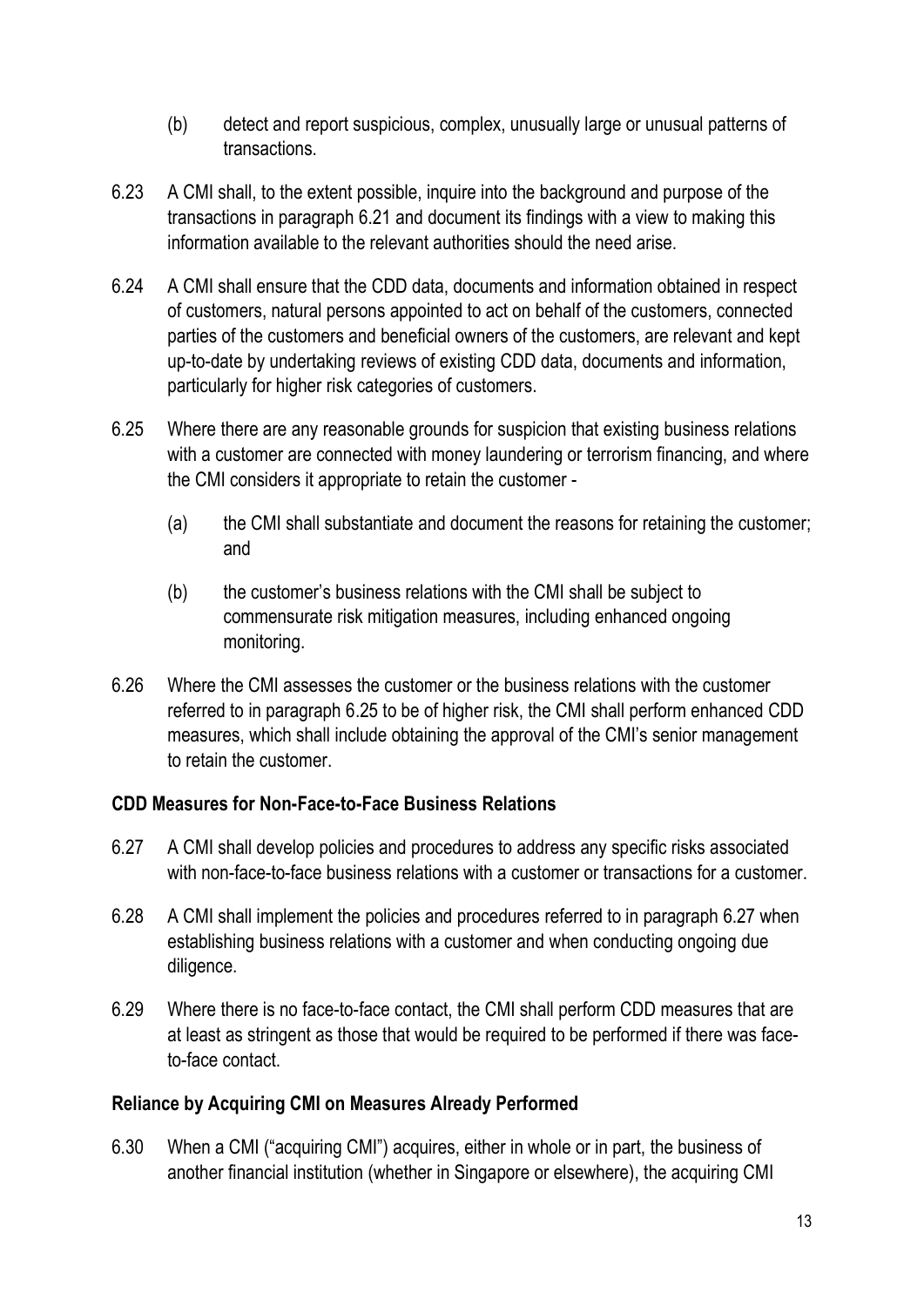shall perform the measures as required by paragraphs 6, 7 and 8, on the customers acquired with the business at the time of acquisition except where the acquiring CMI has -

- (a) acquired at the same time all corresponding customer records (including CDD information) and has no doubt or concerns about the veracity or adequacy of the information so acquired; and
- (b) conducted due diligence enquiries that have not raised any doubt on the part of the acquiring CMI as to the adequacy of AML/CFT measures previously adopted in relation to the business or part thereof now acquired by the acquiring CMI and document such enquiries.

## Measures for Non-Account Holder

- 6.31 A CMI that undertakes any transaction of a value exceeding S\$20,000 for any customer who does not otherwise have business relations with the CMI shall -
	- (a) perform CDD measures as if the customer had applied to the CMI to establish business relations; and
	- (b) record adequate details of the transaction so as to permit the reconstruction of the transaction, including the nature and date of the transaction, the type and amount of currency involved, the value date, and the details of the payee or beneficiary.

## Timing for Verification

- 6.32 Subject to paragraphs 6.33 and 6.34, a CMI shall complete verification of the identity of a customer as required by paragraph 6.9, natural persons appointed to act on behalf of the customer as required by paragraph 6.10(b) and beneficial owners of the customer as required by paragraph 6.14 -
	- (a) before the CMI establishes business relations with the customer; or
	- (b) before the CMI undertakes any transaction of a value exceeding S\$20,000 for the customer, where the customer has not otherwise established business relations with the CMI.
- 6.33 A CMI may establish business relations with a customer before completing the verification of the identity of the customer as required by paragraph 6.9, natural persons appointed to act on behalf of the customer as required by paragraph 6.10(b) and beneficial owners of the customer as required by paragraph 6.14 if -
	- (a) the deferral of completion of the verification is essential in order not to interrupt the normal conduct of business operations; and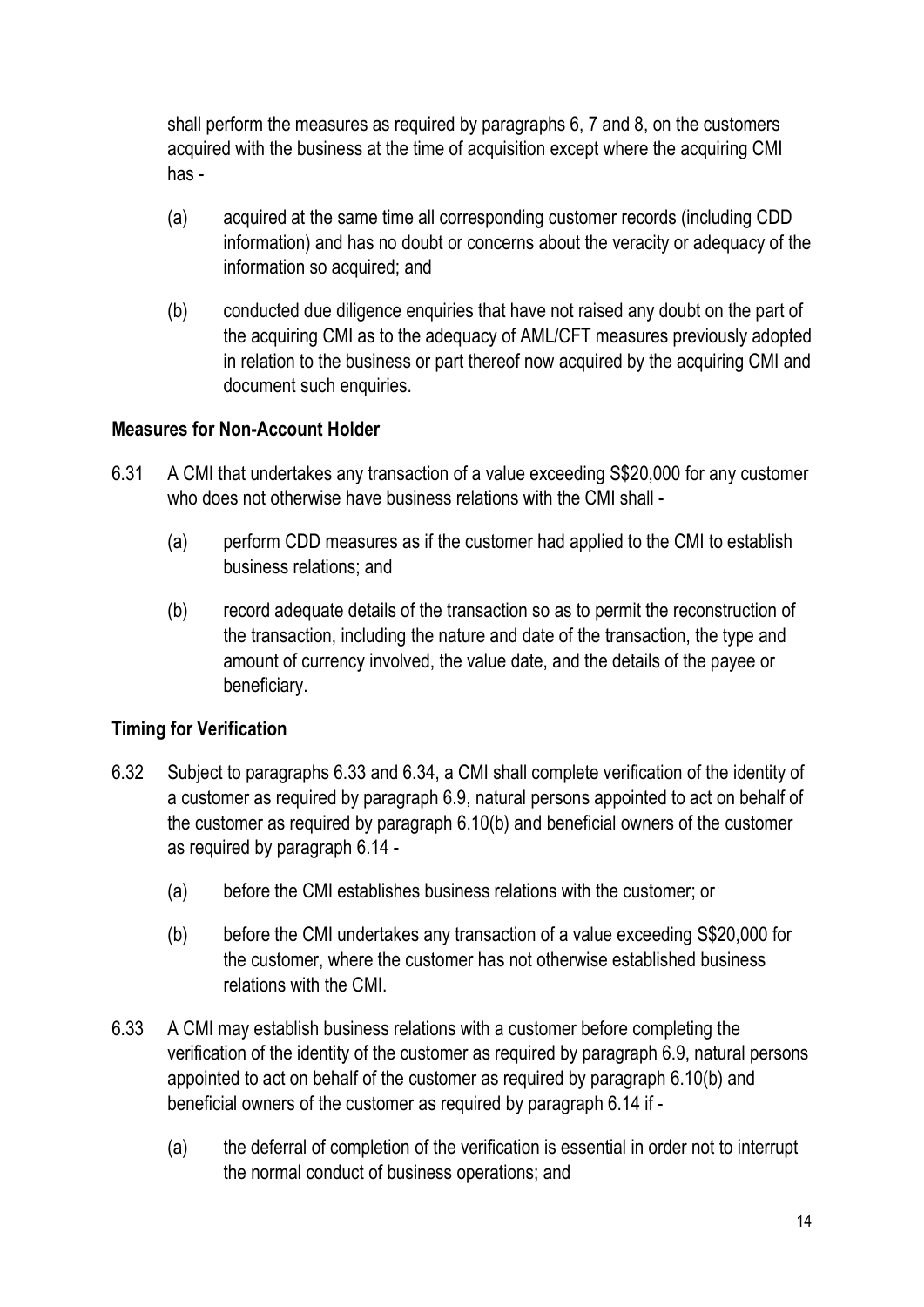- (b) the risks of money laundering and terrorism financing can be effectively managed by the CMI.
- 6.34 Where the CMI establishes business relations with a customer before verifying the identity of the customer as required by paragraph 6.9, natural persons appointed to act on behalf of the customer as required by paragraph 6.10(b), and beneficial owners of the customer as required by paragraph 6.14, the CMI shall -
	- (a) develop and implement internal risk management policies and procedures concerning the conditions under which such business relations may be established prior to verification; and
	- (b) complete such verification as soon as is reasonably practicable.

#### Where Measures are Not Completed

- 6.35 Where the CMI is unable to complete the measures as required under paragraphs 6, 7 and 8, it shall not commence or continue business relations with any customer, or undertake any transaction for any customer. The CMI shall consider if the circumstances are suspicious so as to warrant the filing of an STR.
- 6.36 For the purposes of paragraph 6.35, completion of the measures means the situation where the CMI has obtained, screened and verified (including by delayed verification as allowed under paragraphs 6.33 and 6.34) all necessary CDD information under paragraphs 6, 7 and 8, and where the CMI has received satisfactory responses to all inquiries in relation to such necessary CDD information.

## Joint Account

6.37 In the case of a joint account, a CMI shall perform CDD measures on all of the joint account holders as if each of them were individually customers of the CMI.

## Existing Customers

6.38 A CMI shall perform the measures as required by paragraphs 6, 7, and 8 in relation to its existing customers, based on its own assessment of materiality and risk, taking into account any previous measures applied, the time when the measures were last applied to such existing customers and the adequacy of data, documents or information obtained.

## **Screening**

6.39 A CMI shall screen a customer, natural persons appointed to act on behalf of the customer, connected parties of the customer and beneficial owners of the customer against relevant money laundering and terrorism financing information sources, as well as lists and information provided by the Authority or other relevant authorities in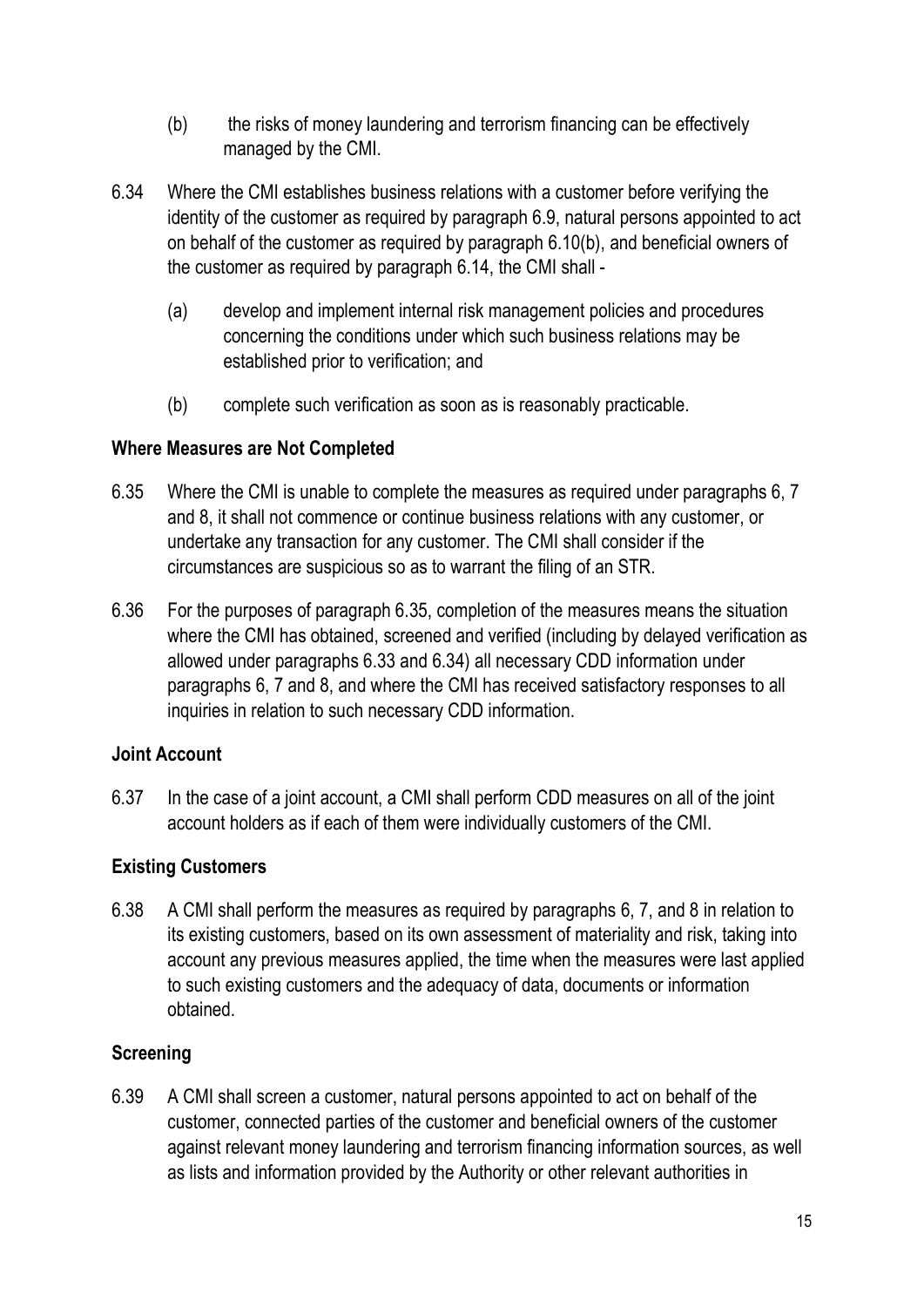Singapore for the purposes of determining if there are any money laundering or terrorism financing risks in relation to the customer.

- 6.40 A CMI shall screen the persons referred to in paragraph 6.39
	- (a) when, or as soon as reasonably practicable after, the CMI establishes business relations with a customer;
	- (b) when the CMI undertakes any transaction of a value exceeding S\$20,000 for any customer who has not otherwise established business relations with the CMI;
	- (c) on a periodic basis after the CMI establishes business relations with the customer; and
	- (d) when there are any changes or updates to
		- (i) the lists and information provided by the Authority or other relevant authorities in Singapore to the CMI; or
		- (ii) the natural persons appointed to act on behalf of a customer, connected parties of a customer or beneficial owners of a customer.
- 6.41 The results of screening and assessment by the CMI shall be documented.

## 7 SIMPLIFIED CUSTOMER DUE DILIGENCE

- 7.1 Subject to paragraph 7.4, a CMI may perform simplified CDD measures in relation to a customer, any natural person appointed to act on behalf of the customer and any beneficial owner of the customer (other than any beneficial owner that the CMI is exempted from making inquiries about under paragraph 6.16) if it is satisfied that the risks of money laundering and terrorism financing are low.
- 7.2 The assessment of low risks shall be supported by an adequate analysis of risks by the CMI.
- 7.3 The simplified CDD measures shall be commensurate with the level of risk, based on the risk factors identified by the CMI.
- 7.4 A CMI shall not perform simplified CDD measures
	- (a) where a customer or any beneficial owner of the customer is from or in a country or jurisdiction in relation to which the FATF has called for countermeasures;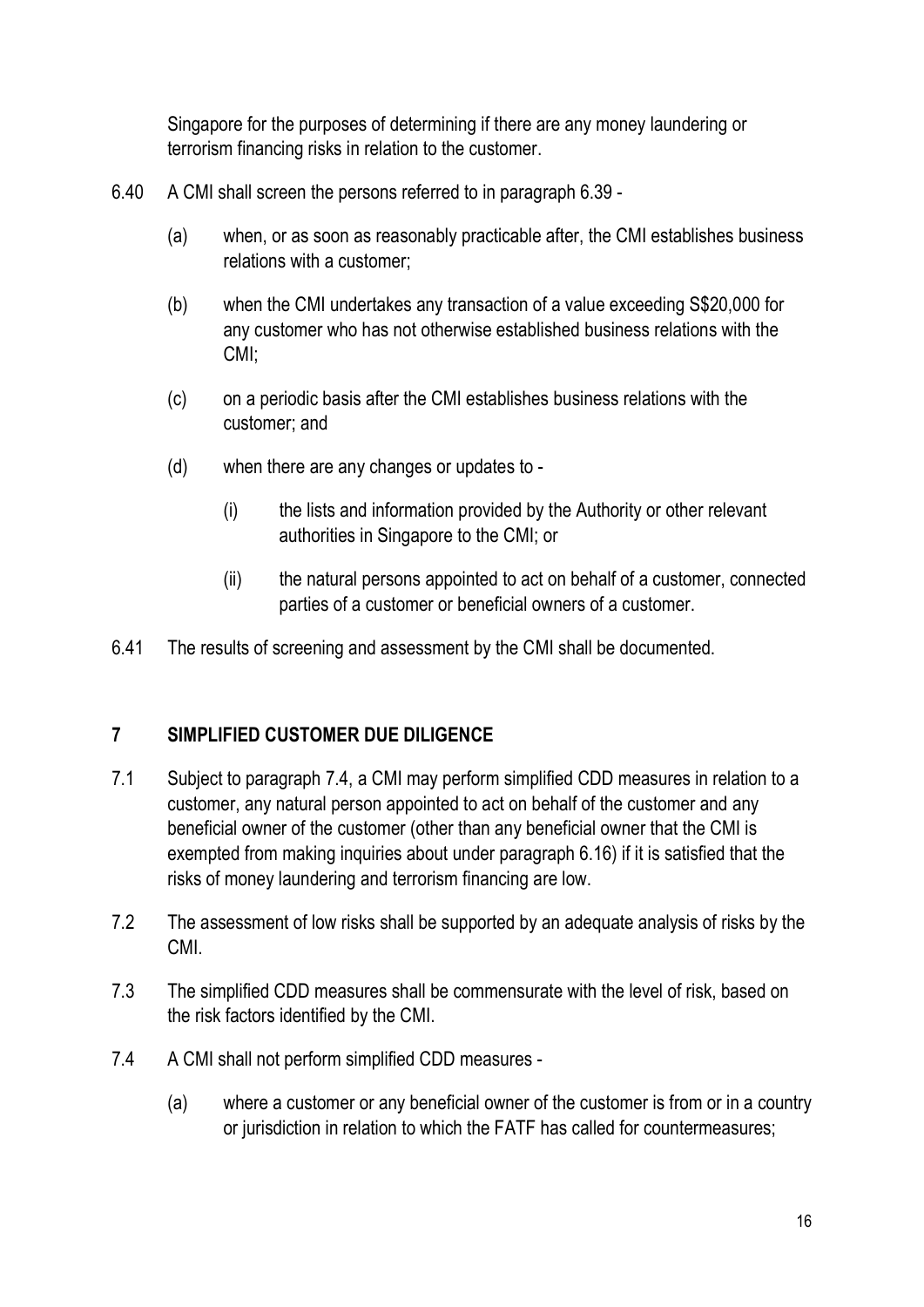- (b) where a customer or any beneficial owner of the customer is from or in a country or jurisdiction known to have inadequate AML/CFT measures, as determined by the CMI for itself or notified to CMIs generally by the Authority, or other foreign regulatory authorities; or
- (c) where the CMI suspects that money laundering or terrorism financing is involved.
- 7.5 Subject to paragraphs 7.2, 7.3 and 7.4, a CMI may perform simplified CDD measures in relation to a customer that is a financial institution set out in Appendix 2.
- 7.6 Where the CMI performs simplified CDD measures in relation to a customer, any natural person appointed to act on behalf of the customer and any beneficial owner of the customer, it shall document -
	- (a) the details of its risk assessment; and
	- (b) the nature of the simplified CDD measures.
- 7.7 For avoidance of doubt, the term "CDD measures" in paragraph 7 means the measures required by paragraph 6.

## 8 ENHANCED CUSTOMER DUE DILIGENCE

#### Politically Exposed Persons

8.1 For the purposes of paragraph 8 -

"close associate" means a natural person who is closely connected to a politically exposed person, either socially or professionally;

"domestic politically exposed person" means a natural person who is or has been entrusted domestically with prominent public functions;

"family member" means a parent, step-parent, child, step-child, adopted child, spouse, sibling, step-sibling and adopted sibling of the politically exposed person;

"foreign politically exposed person" means a natural person who is or has been entrusted with prominent public functions in a foreign country;

"international organisation" means an entity established by formal political agreements between member countries that have the status of international treaties, whose existence is recognised by law in member countries and which is not treated as a resident institutional unit of the country in which it is located;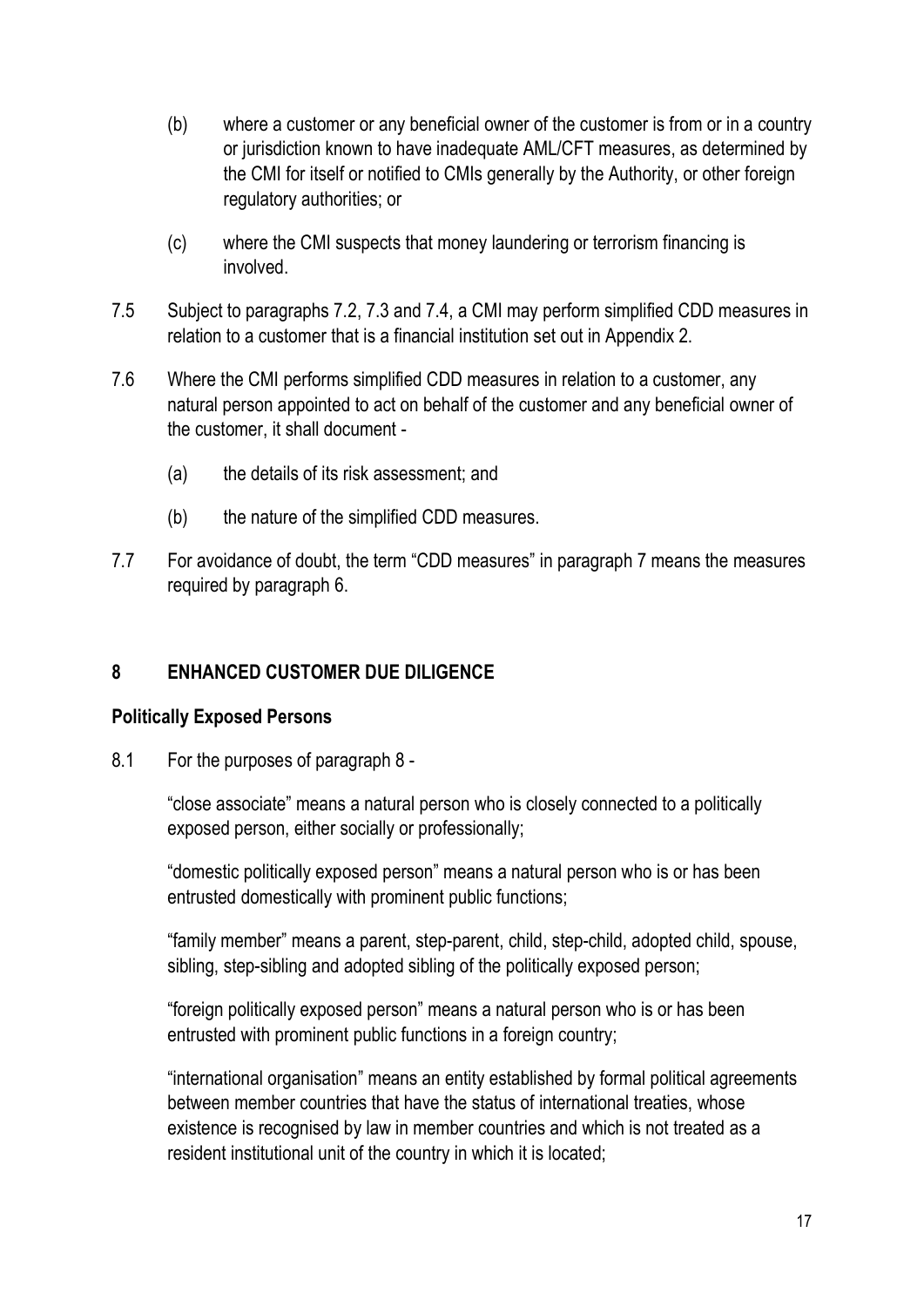"international organisation politically exposed person" means a natural person who is or has been entrusted with prominent public functions in an international organisation;

"politically exposed person" means a domestic politically exposed person, foreign politically exposed person or international organisation politically exposed person; and

"prominent public functions" includes the roles held by a head of state, a head of government, government ministers, senior civil or public servants, senior judicial or military officials, senior executives of state owned corporations, senior political party officials, members of the legislature and senior management of international organisations.

- 8.2 A CMI shall implement appropriate internal risk management systems, policies, procedures and controls to determine if a customer, any natural person appointed to act on behalf of the customer, any connected party of the customer or any beneficial owner of the customer is a politically exposed person, or a family member or close associate of a politically exposed person.
- 8.3 A CMI shall, in addition to performing CDD measures (specified in paragraph 6), perform at least the following enhanced CDD measures where a customer or any beneficial owner of the customer is determined by the CMI to be a politically exposed person, or a family member or close associate of a political exposed person under paragraph 8.2:
	- (a) obtain approval from the CMI's senior management to establish or continue business relations with the customer;
	- (b) establish, by appropriate and reasonable means, the source of wealth and source of funds of the customer and any beneficial owner of the customer; and
	- (c) conduct, during the course of business relations with the customer, enhanced monitoring of business relations with the customer. In particular, the CMI shall increase the degree and nature of monitoring of the business relations with and transactions for the customer, in order to determine whether they appear unusual or suspicious.
- 8.4 A CMI may adopt a risk-based approach in determining whether to perform enhanced CDD measures or the extent of enhanced CDD measures to be performed for –
	- (a) domestic politically exposed persons, their family members and close associates;
	- (b) international organisation politically exposed persons, their family members and close associates; or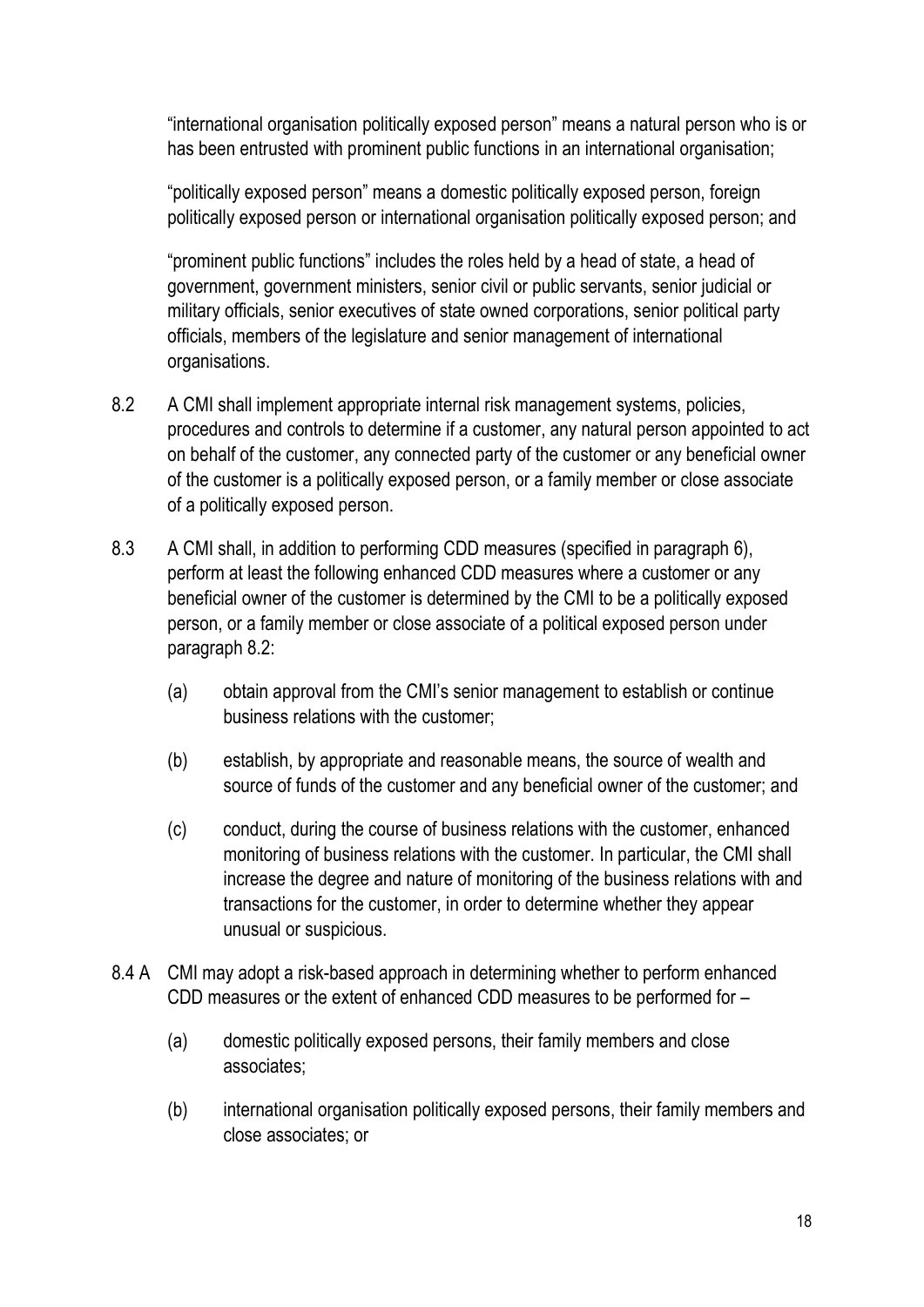(c) politically exposed persons who have stepped down from their prominent public functions, taking into consideration the level of influence such persons may continue to exercise after stepping down from their prominent public functions, their family members and close associates,

except in cases where their business relations or transactions with the CMI present a higher risk for money laundering or terrorism financing.

## Other Higher Risk Categories

- 8.5 A CMI shall implement appropriate internal risk management systems, policies, procedures and controls to determine if business relations with or transactions for any customer present a higher risk for money laundering or terrorism financing.
- 8.6 For the purposes of paragraph 8.5, circumstances where a customer presents or may present a higher risk for money laundering or terrorism financing include but are not limited to the following:
	- (a) where a customer or any beneficial owner of the customer is from or in a country or jurisdiction in relation to which the FATF has called for countermeasures, the CMI shall treat any business relations with or transactions for any such customer as presenting a higher risk for money laundering or terrorism financing; and
	- (b) where a customer or any beneficial owner of the customer is from or in a country or jurisdiction known to have inadequate AML/CFT measures, as determined by the CMI for itself or notified to CMIs generally by the Authority or other foreign regulatory authorities, the CMI shall assess whether any such customer presents a higher risk for money laundering or terrorism financing.
- 8.7 A CMI shall perform the appropriate enhanced CDD measures in paragraph 8.3 for business relations with or transactions for any customer -
	- (a) who the CMI determines under paragraph 8.5; or
	- (b) the Authority or other relevant authorities in Singapore notify to the CMI,

as presenting a higher risk for money laundering or terrorism financing.

8.8 A CMI shall, in taking enhanced CDD measures to manage and mitigate any higher risks that have been identified by the CMI or notified to it by the Authority or other relevant authorities in Singapore, ensure that the enhanced CDD measures take into account the requirements of any laws, regulations or directions administered by the Authority, including but not limited to the regulations or directions issued by the Authority under section 27A of the MAS Act.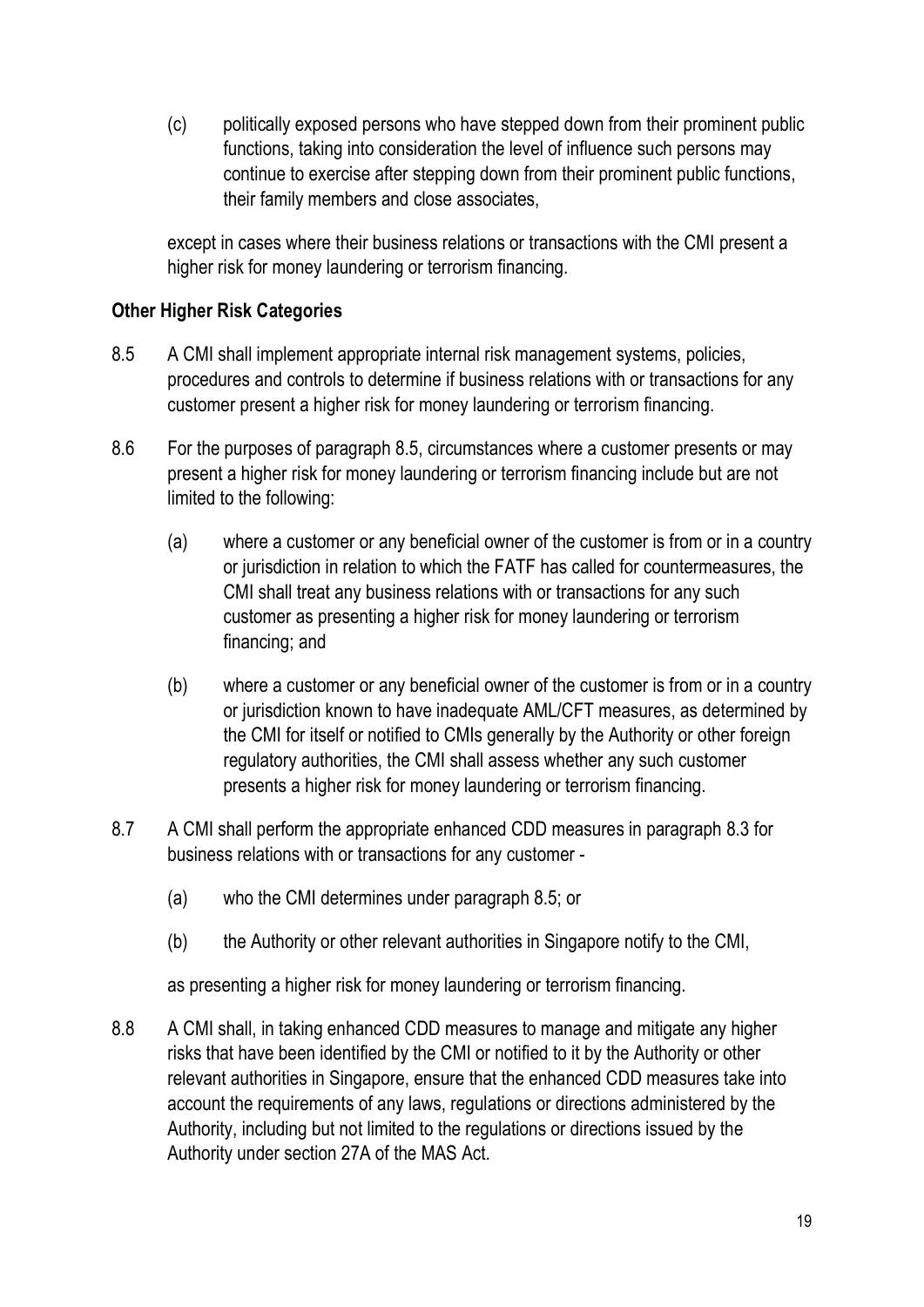# 9 RELIANCE ON THIRD PARTIES

- 9.1 For the purposes of paragraph 9, "third party" means
	- (a) a financial institution set out in Appendix 2;
	- (b) a financial institution which is subject to and supervised by a foreign authority for compliance with AML/CFT requirements consistent with standards set by the FATF (other than a holder of a money-changer's licence or a holder of a remittance licence, or equivalent licences);
	- (c) in relation to a CMI incorporated in Singapore, its branches, subsidiaries, parent entity, the branches and subsidiaries of the parent entity, and other related corporations; or
	- (d) in relation to a CMI incorporated outside Singapore, its head office, its parent entity, the branches and subsidiaries of the head office, the branches and subsidiaries of the parent entity, and other related corporations.
- 9.2 Subject to paragraph 9.3, a CMI may rely on a third party to perform the measures as required by paragraphs 6, 7 and 8 if the following requirements are met:
	- (a) the CMI is satisfied that the third party it intends to rely upon is subject to and supervised for compliance with AML/CFT requirements consistent with standards set by the FATF, and has adequate AML/CFT measures in place to comply with those requirements;
	- (b) the CMI takes appropriate steps to identify, assess and understand the money laundering and terrorism financing risks particular to the countries or jurisdictions that the third party operates in;
	- (c) the third party is not one which CMIs have been specifically precluded by the Authority from relying upon; and
	- (d) the third party is able and willing to provide, without delay, upon the CMI's request, any data, documents or information obtained by the third party with respect to the measures applied on the CMI's customer, which the CMI would be required or would want to obtain.
- 9.3 No CMI shall rely on a third party to conduct ongoing monitoring of business relations with customers.
- 9.4 Where a CMI relies on a third party to perform the measures as required by paragraphs 6, 7 and 8, it shall -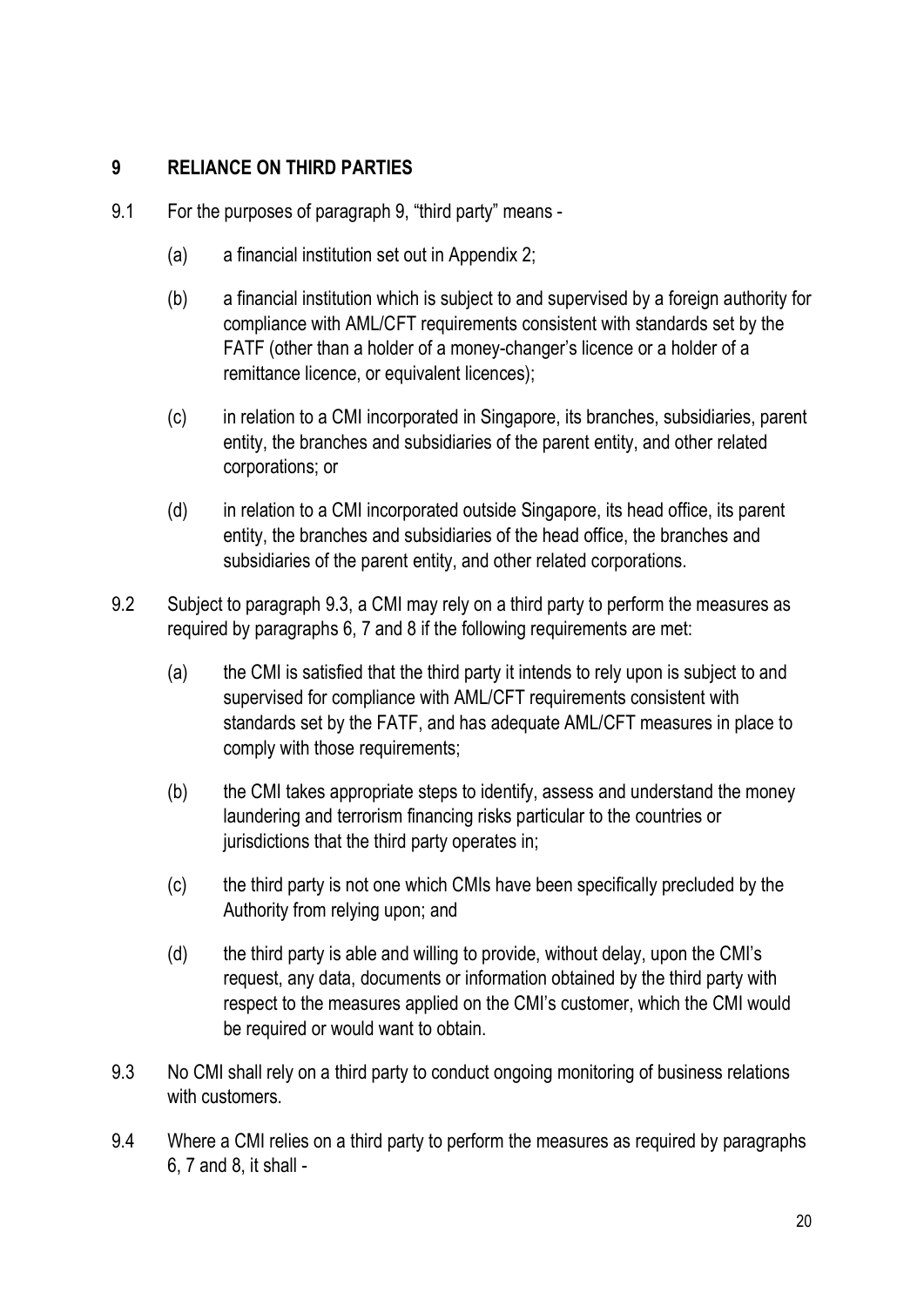- (a) document the basis for its satisfaction that the requirements in paragraph  $9.2(a)$ and (b) have been met, except where the third party is a financial institution set out in Appendix 2; and
- (b) immediately obtain from the third party the CDD information which the third party had obtained.
- 9.5 For the avoidance of doubt, notwithstanding the reliance upon a third party, the CMI shall remain responsible for its AML/CFT obligations in this Notice.

# 10 CORRESPONDENT ACCOUNTS

- 10.1 Paragraph 10 applies to a CMI when it provides correspondent account services in Singapore to a financial institution that is operating outside Singapore.
- 10.2 For the purposes of paragraph 10 -

"correspondent account services" means the provision of services under a cross-border relationship between a CMI and a respondent financial institution, in relation to any activity for which the CMI is regulated under the SFA, whether for that respondent financial institution as principal or for that respondent financial institution's customers;

"payable-through account" means an account maintained at the CMI by the respondent financial institution for the provision of correspondent account services, but which is accessible directly by a third party to effect transactions on its own behalf;

"respondent financial institution" means a financial institution, outside Singapore to which correspondent account services are provided; and

"shell financial institution" means a financial institution incorporated, formed or established in a country or jurisdiction where the financial institution has no physical presence and which is unaffiliated with a financial group that is subject to effective consolidated supervision.

- 10.3 A CMI in Singapore shall perform the following measures, in addition to the measures as required by paragraphs 6, 7 and 8, when providing correspondent account services:
	- (a) assess the suitability of the respondent financial institution by taking the following steps:
		- (i) gather adequate information about the respondent financial institution to understand fully the nature of the respondent financial institution's business, including making appropriate inquiries on its management, its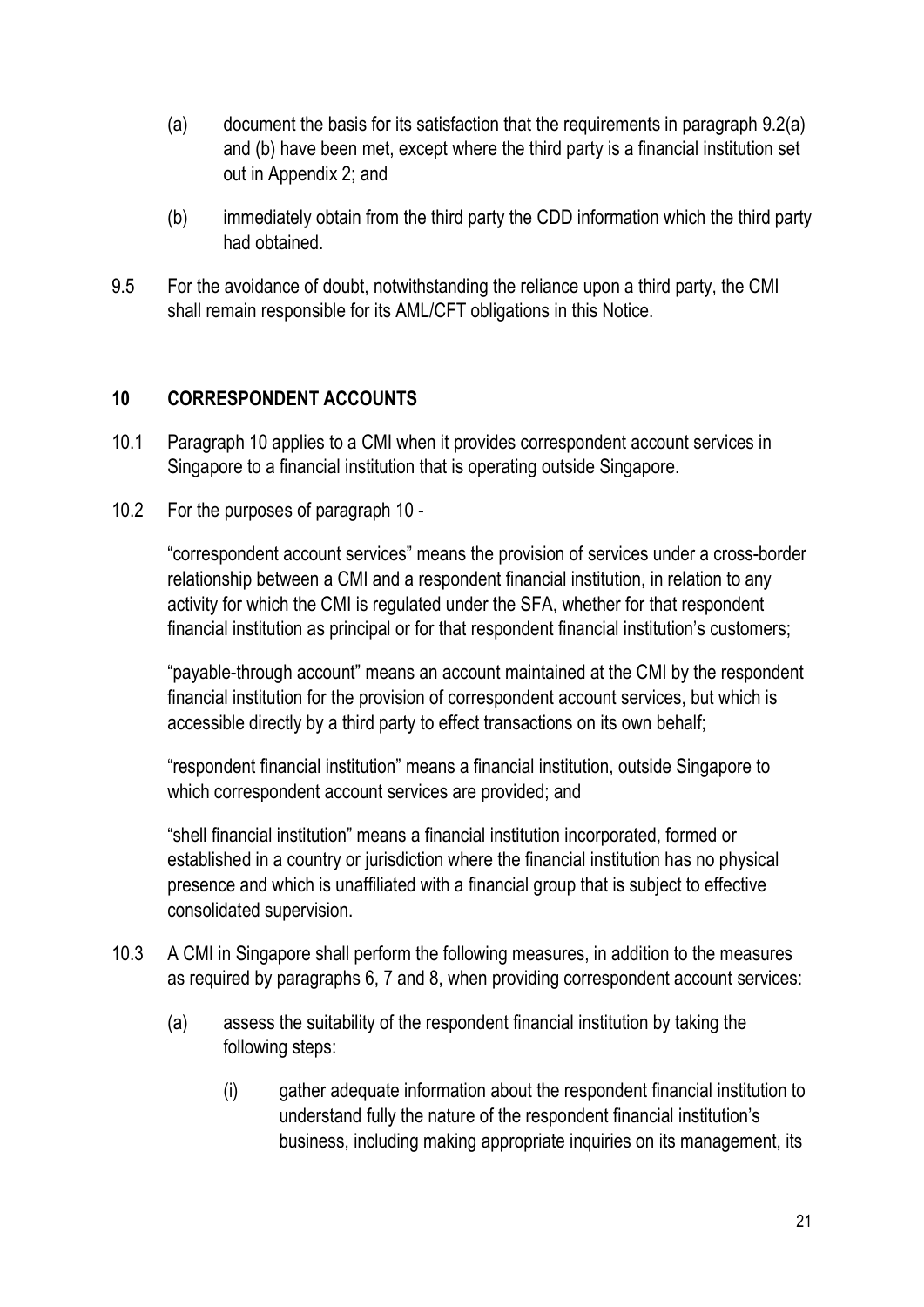major business activities and the countries or jurisdictions in which it operates;

- (ii) determine from any available sources the reputation of the respondent financial institution and the quality of supervision over the respondent financial institution, including whether it has been the subject of money laundering or terrorism financing investigation or regulatory action; and
- (iii) assess the respondent financial institution's AML/CFT controls and ascertain that they are adequate and effective, having regard to the AML/CFT measures of the country or jurisdiction in which the respondent financial institution operates;
- (b) clearly understand and document the respective AML/CFT responsibilities of the CMI and the respondent financial institution; and
- (c) obtain approval from the CMI's senior management before providing correspondent account services to a new financial institution.
- 10.4 Where the correspondent account services involve a payable-through account, the CMI shall be satisfied that -
	- (a) the respondent financial institution has performed appropriate measures at least equivalent to those specified in paragraph 6 on the third party having direct access to the payable-through account; and
	- (b) the respondent financial institution is able to perform ongoing monitoring of its business relations with that third party and is willing and able to provide CDD information to the CMI upon request.
- 10.5 The CMI shall document the basis for its satisfaction that the requirements in paragraphs 10.3 and 10.4 are met.
- 10.6 No CMI shall enter into or continue correspondent account services relationship with another financial institution that does not have adequate controls against money laundering or terrorism financing activities, is not effectively supervised by the relevant authorities or is a shell financial institution.
- 10.7 A CMI shall also take appropriate measures when establishing a correspondent account services relationship, to satisfy itself that its respondent financial institutions do not permit their accounts to be used by shell financial institutions.

#### 11 RECORD KEEPING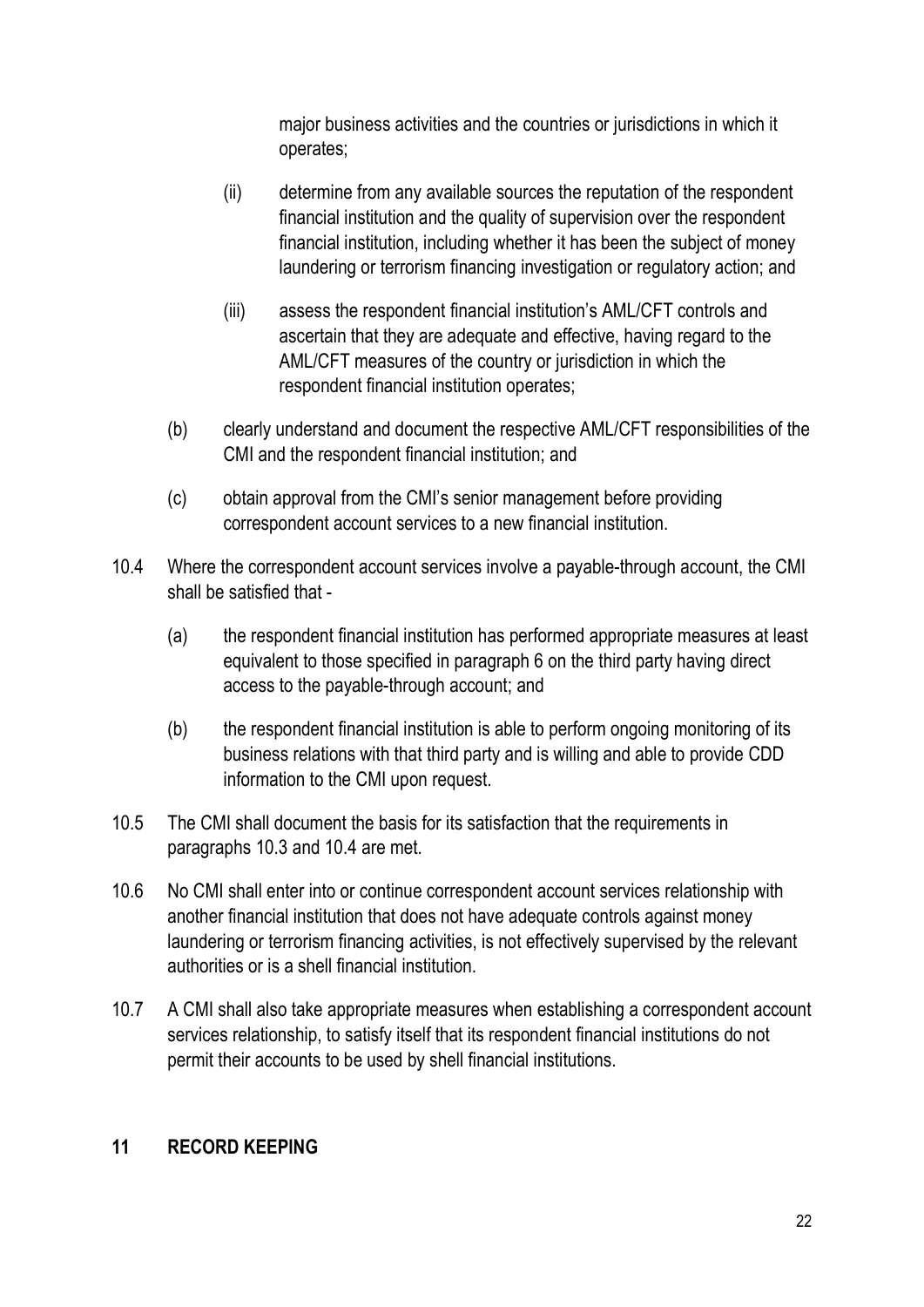- 11.1 A CMI shall in relation to all data, documents and information that the CMI is required to obtain or produce to meet the requirements under this Notice, prepare, maintain and retain records of such data, documents and information.
- 11.2 A CMI shall perform the measures as required by paragraph 11.1 such that
	- (a) all requirements imposed by law (including this Notice) are met;
	- (b) any individual transaction undertaken by the CMI can be reconstructed (including the amount and type of currency involved) so as to provide, if necessary, evidence for prosecution of criminal activity;
	- (c) the Authority or other relevant authorities in Singapore and the internal and external auditors of the CMI are able to review the CMI's business relations, transactions, records and CDD information and assess the level of compliance with this Notice; and
	- (d) the CMI can satisfy, within a reasonable time or any more specific time period imposed by law or by the requesting authority, any enquiry or order from the relevant authorities in Singapore for information.
- 11.3 Subject to paragraph 11.5 and any other requirements imposed by law, a CMI shall, for the purposes of record retention under paragraphs 11.1 and 11.2, and when setting its record retention policies, comply with the following record retention periods:
	- (a) for CDD information relating to the business relations and transactions undertaken without an account being opened, as well as account files, business correspondence and results of any analysis undertaken, a period of at least 5 years following the termination of such business relations or completion of such transactions; and
	- (b) for data, documents and information relating to a transaction, including any information needed to explain and reconstruct the transaction, a period of at least 5 years following the completion of the transaction.
- 11.4 A CMI may retain data, documents and information as originals or copies, in paper or electronic form or on microfilm, provided that they are admissible as evidence in a Singapore court of law.
- 11.5 A CMI shall retain records of data, documents and information on all its business relations with or transactions for a customer pertaining to a matter which is under investigation or which has been the subject of an STR, in accordance with any request or order from STRO or other relevant authorities in Singapore.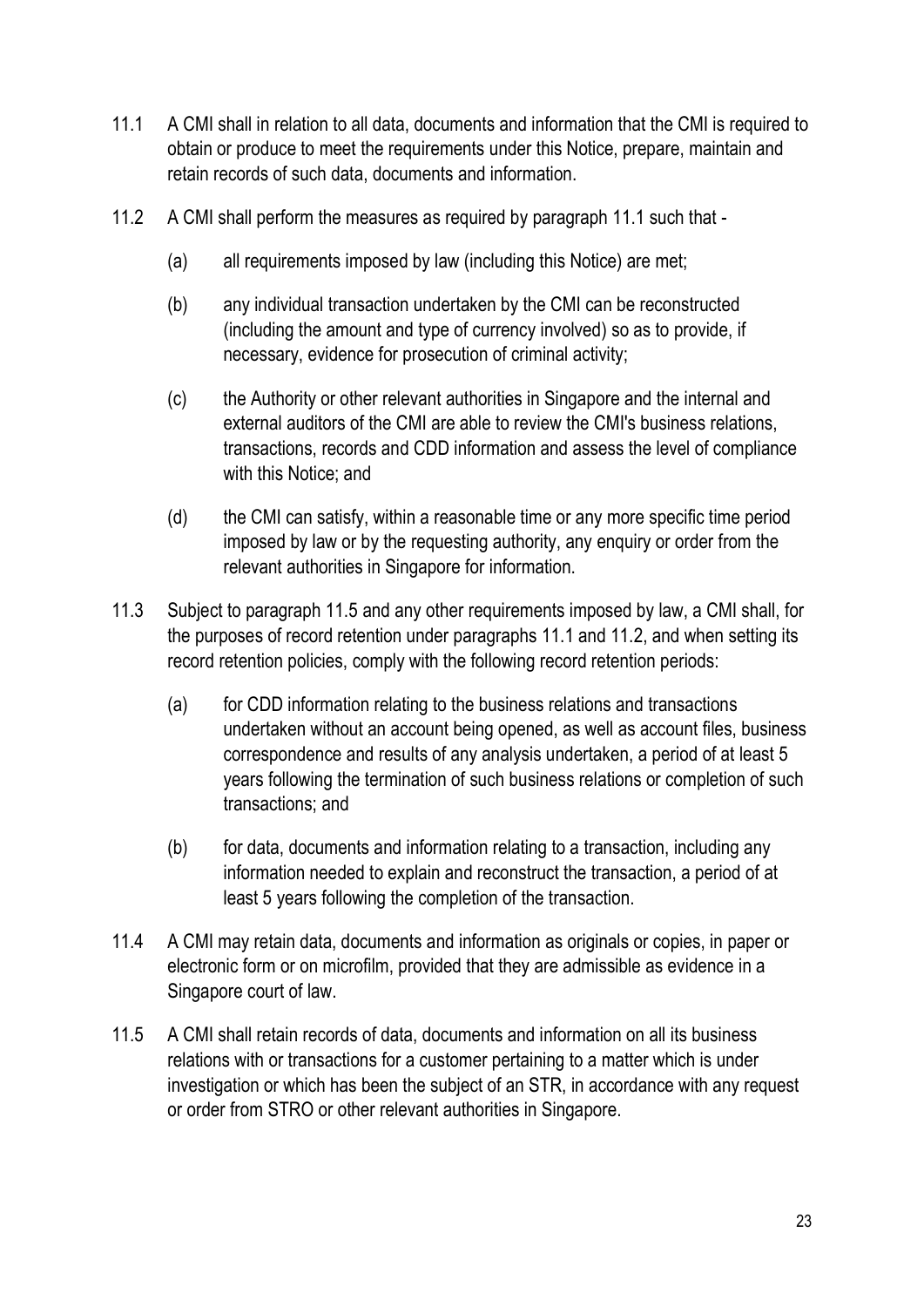## 12 PERSONAL DATA

- 12.1 For the purposes of paragraph 12, "individual" means a natural person, whether living or deceased.
- 12.2 Subject to paragraph 12.3 and for the purposes of complying with this Notice, a CMI shall not be required to provide an individual customer, an individual beneficiary of a life insurance policy, an individual appointed to act on behalf of a customer, an individual connected party of a customer or an individual beneficial owner of a customer, with -
	- (a) any access to personal data about the individual that is in the possession or under the control of the CMI;
	- (b) any information about the ways in which the personal data of the individual under subparagraph (a) has been or may have been used or disclosed by the CMI; and
	- (c) any right to correct an error or omission of the personal data about the individual that is in the possession or under the control of the CMI.
- 12.3 A CMI shall, as soon as reasonably practicable, upon the request of an individual customer, an individual appointed to act on behalf of a customer, an individual connected party of a customer or an individual beneficial owner of a customer, provide the requesting individual with the right to -
	- (a) access the following types of personal data of that individual, that is in the possession or under the control of the CMI:
		- (i) his full name, including any alias;
		- (ii) his unique identification number (such as an identity card number, birth certificate number or passport number);
		- (iii) his residential address;
		- (iv) his date of birth;
		- (v) his nationality;
		- (vi) subject to section 21(2) and (3) read with the Fifth Schedule to the Personal Data Protection Act 2012 (Act 26 of 2012), any other personal data of the respective individual provided by that individual to the CMI; and
	- (b) subject to section 22(7) read with the Sixth Schedule to the Personal Data Protection Act, correct an error or omission in relation to the types of personal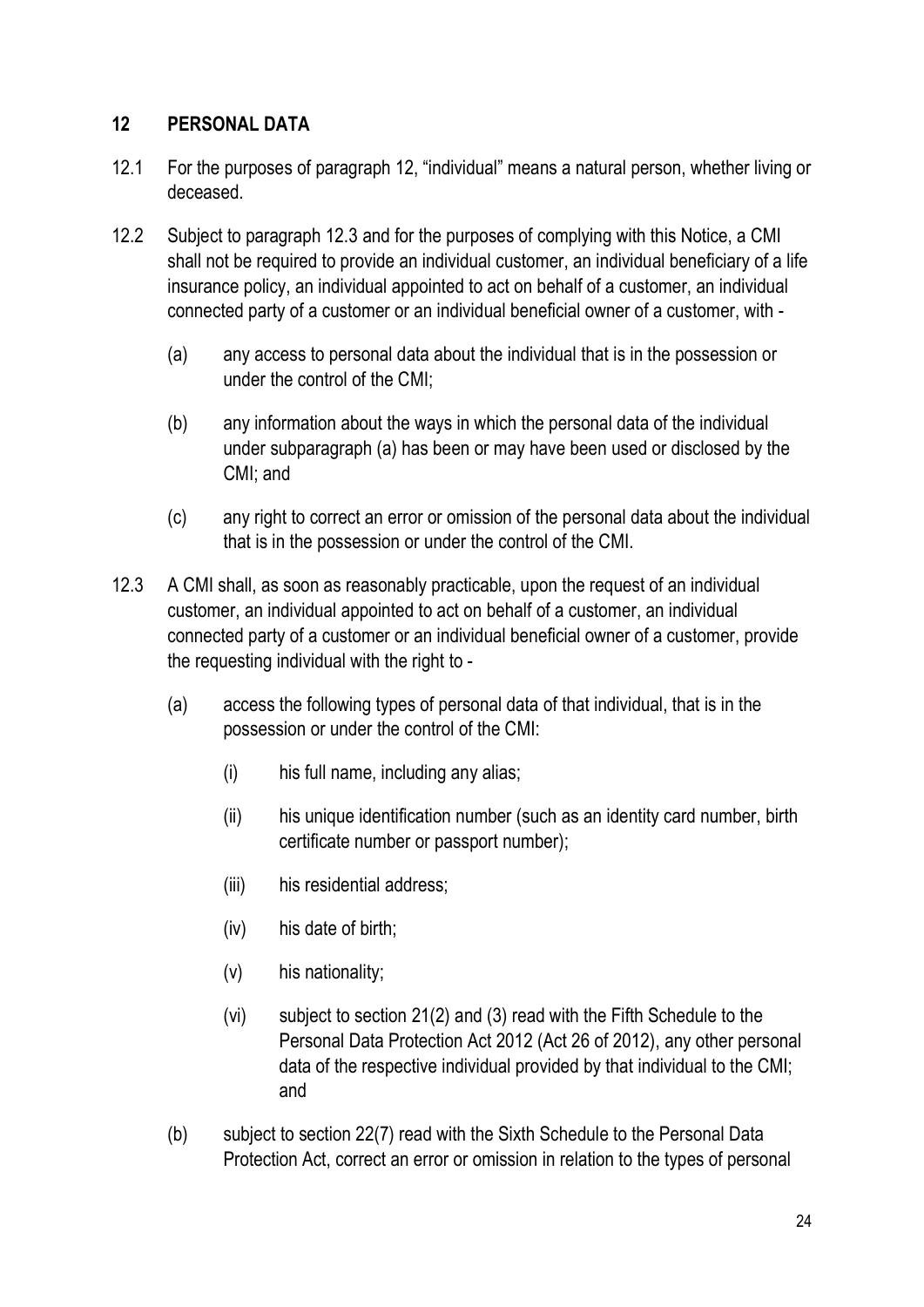data set out in subparagraphs (a)(i) to (vi), provided the CMI is satisfied that there are reasonable grounds for such request.

12.4 For the purposes of complying with this Notice, a CMI may, whether directly or through a third party, collect, use and disclose personal data of an individual customer, an individual beneficiary of a life insurance policy, an individual appointed to act on behalf of a customer, an individual connected party of a customer or an individual beneficial owner of a customer, without the respective individual's consent.

# 13 SUSPICIOUS TRANSACTIONS REPORTING

- 13.1 A CMI shall keep in mind the provisions in the CDSA4 and in the TSOFA that provide for the reporting to the authorities of transactions suspected of being connected with money laundering or terrorism financing and implement appropriate internal policies, procedures and controls for meeting its obligations under the law, including the following:
	- (a) establish a single reference point within the organisation to whom all employees, officers and representatives are instructed to promptly refer all transactions suspected of being connected with money laundering or terrorism financing, for possible referral to STRO via STRs; and
	- (b) keep records of all transactions referred to STRO, together with all internal findings and analysis done in relation to them.
- 13.2 A CMI shall promptly submit reports on suspicious transactions (including attempted transactions), regardless of the amount of the transaction, to STRO, and extend a copy to the Authority for information.
- 13.3 A CMI shall consider if the circumstances are suspicious so as to warrant the filing of an STR and document the basis for its determination, including where -
	- (a) the CMI is for any reason unable to complete the measures as required by paragraphs 6, 7 and 8; or
	- (b) the customer is reluctant, unable or unwilling to provide any information requested by the CMI, decides to withdraw a pending application to establish business relations or a pending transaction, or to terminate existing business relations.
- 13.4 Where a CMI forms a suspicion of money laundering or terrorism financing, and reasonably believes that performing any of the measures as required by paragraphs 6,

<sup>4</sup> Please note in particular section 48 of the CDSA on tipping-off.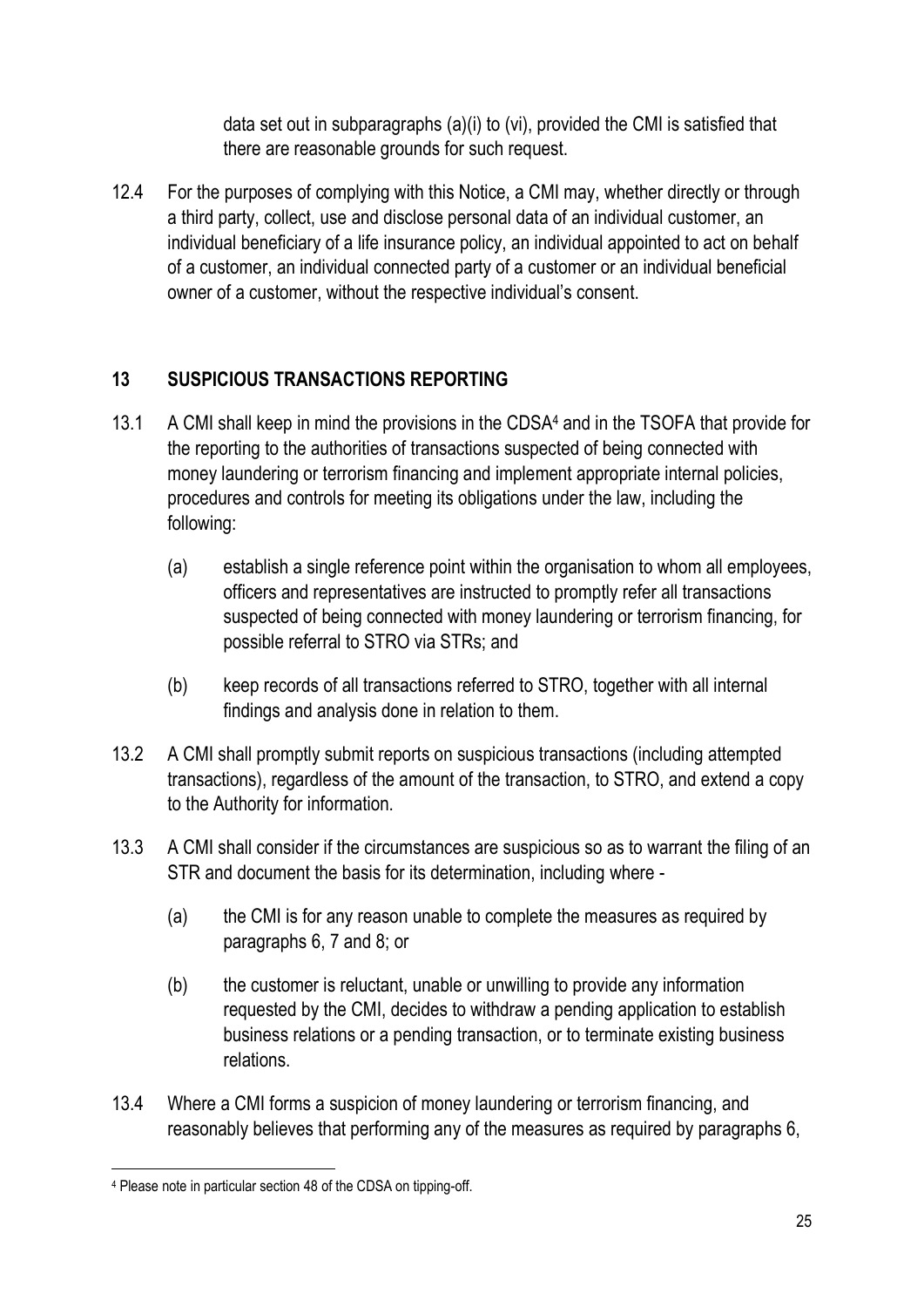7 or 8 will tip-off a customer, a natural person appointed to act on behalf of the customer, a connected party of the customer or a beneficial owner of the customer, the CMI may stop performing those measures. The CMI shall document the basis for its assessment and file an STR.

## 14 INTERNAL POLICIES, COMPLIANCE, AUDIT AND TRAINING

- 14.1 A CMI shall develop and implement adequate internal policies, procedures and controls, taking into consideration its money laundering and terrorism financing risks and the size of its business, to help prevent money laundering and terrorism financing and communicate these to its employees.
- 14.2 The policies, procedures and controls shall meet all requirements of this Notice.

## Group Policy

- 14.3 For the purposes of paragraphs 14.4 to 14.9, a reference to CMI means a CMI incorporated in Singapore.
- 14.4 A CMI shall develop a group policy on AML/CFT to meet all requirements of this Notice and extend this to all of its branches and subsidiaries in its financial group.
- 14.5 Where a CMI has a branch or subsidiary in a host country or jurisdiction
	- (a) in relation to which the FATF has called for countermeasures; or
	- (b) known to have inadequate AML/CFT measures, as determined by the CMI for itself, notified to CMIs generally by the Authority or other foreign regulatory authorities,

the CMI shall ensure that its group policy on AML/CFT is strictly observed by the management of that branch or subsidiary.

- 14.6 Subject to the CMI putting in place adequate safeguards to protect the confidentiality and use of any information that is shared, the CMI shall develop and implement group policies and procedures for its branches and subsidiaries within the financial group, to share information required for the purposes of CDD and for money laundering and terrorism financing risk management, to the extent permitted by the law of the countries or jurisdictions that its branches and subsidiaries are in.
- 14.7 Such policies and procedures shall include the provision, to the CMI's group-level compliance, audit, and AML/CFT functions, of customer, account, and transaction information from its branches and subsidiaries within the financial group, when necessary for money laundering and terrorism financing risk management purposes.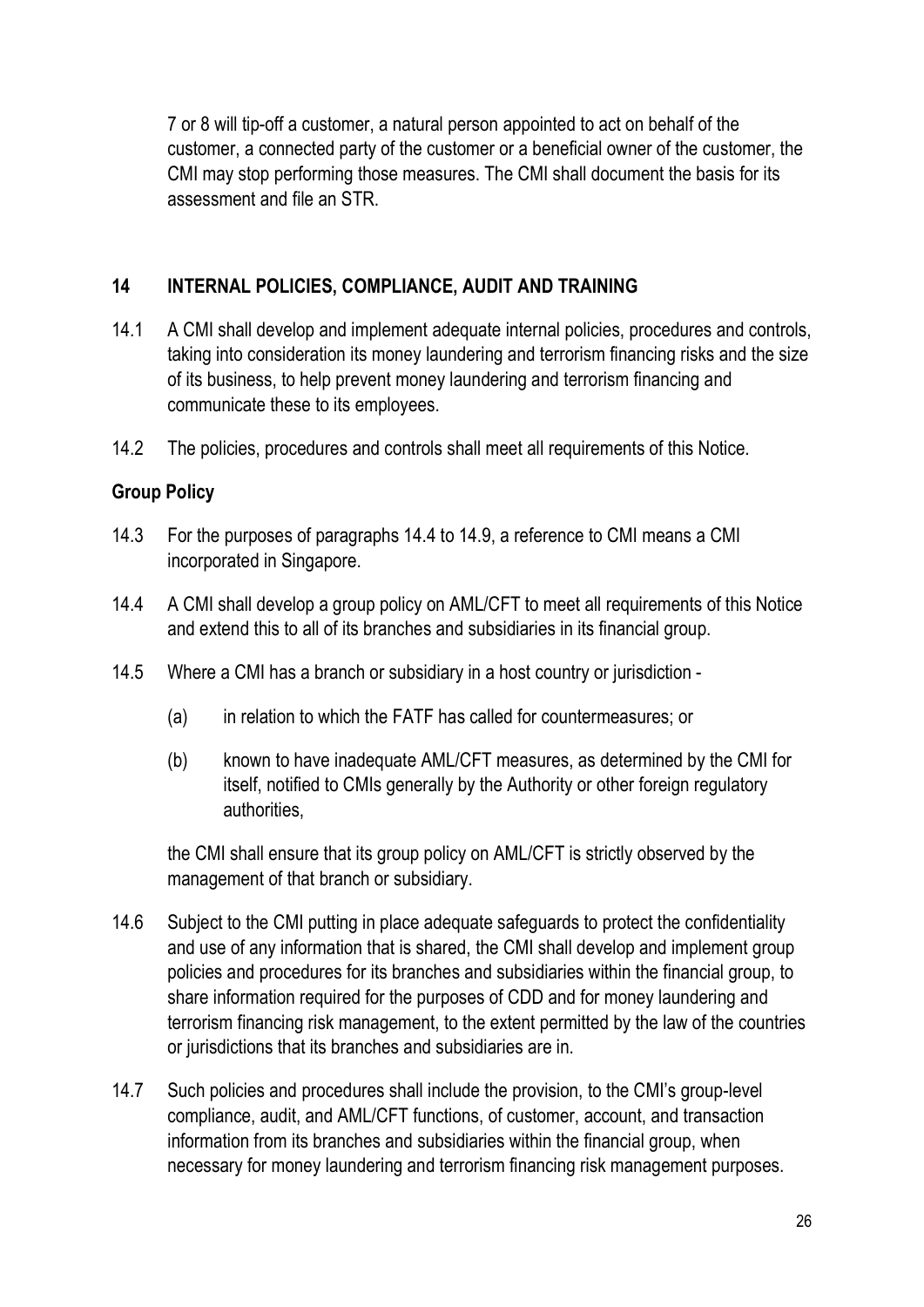- 14.8 Where the AML/CFT requirements in the host country or jurisdiction differ from those in Singapore, the CMI shall require that the overseas branch or subsidiary apply the higher of the two standards, to the extent that the law of the host country or jurisdiction so permits.
- 14.9 Where the law of the host country or jurisdiction conflicts with Singapore law such that the overseas branch or subsidiary is unable to fully observe the higher standard, the CMI shall apply additional appropriate measures to manage the money laundering and terrorism financing risks, report this to the Authority and comply with such further directions as may be given by the Authority.

## **Compliance**

- 14.10 A CMI shall develop appropriate compliance management arrangements, including at least, the appointment of an AML/CFT compliance officer at the management level.
- 14.11 A CMI shall ensure that the AML/CFT compliance officer, as well as any other persons appointed to assist him, is suitably qualified and, has adequate resources and timely access to all customer records and other relevant information which he requires to discharge his functions.

#### Audit

14.12 A CMI shall maintain an audit function that is adequately resourced and independent, and that is able to regularly assess the effectiveness of the CMI's internal policies, procedures and controls, and its compliance with regulatory requirements.

## Employee and Representative Hiring

14.13 A CMI shall have in place screening procedures to ensure high standards when hiring employees, appointing officers and representatives.

## **Training**

- 14.14 A CMI shall take all appropriate steps to ensure that its employees, officers and representatives (whether in Singapore or elsewhere) are regularly and appropriately trained on -
	- (a) AML/CFT laws and regulations, and in particular, CDD measures, detecting and reporting of suspicious transactions;
	- (b) prevailing techniques, methods and trends in money laundering and terrorism financing; and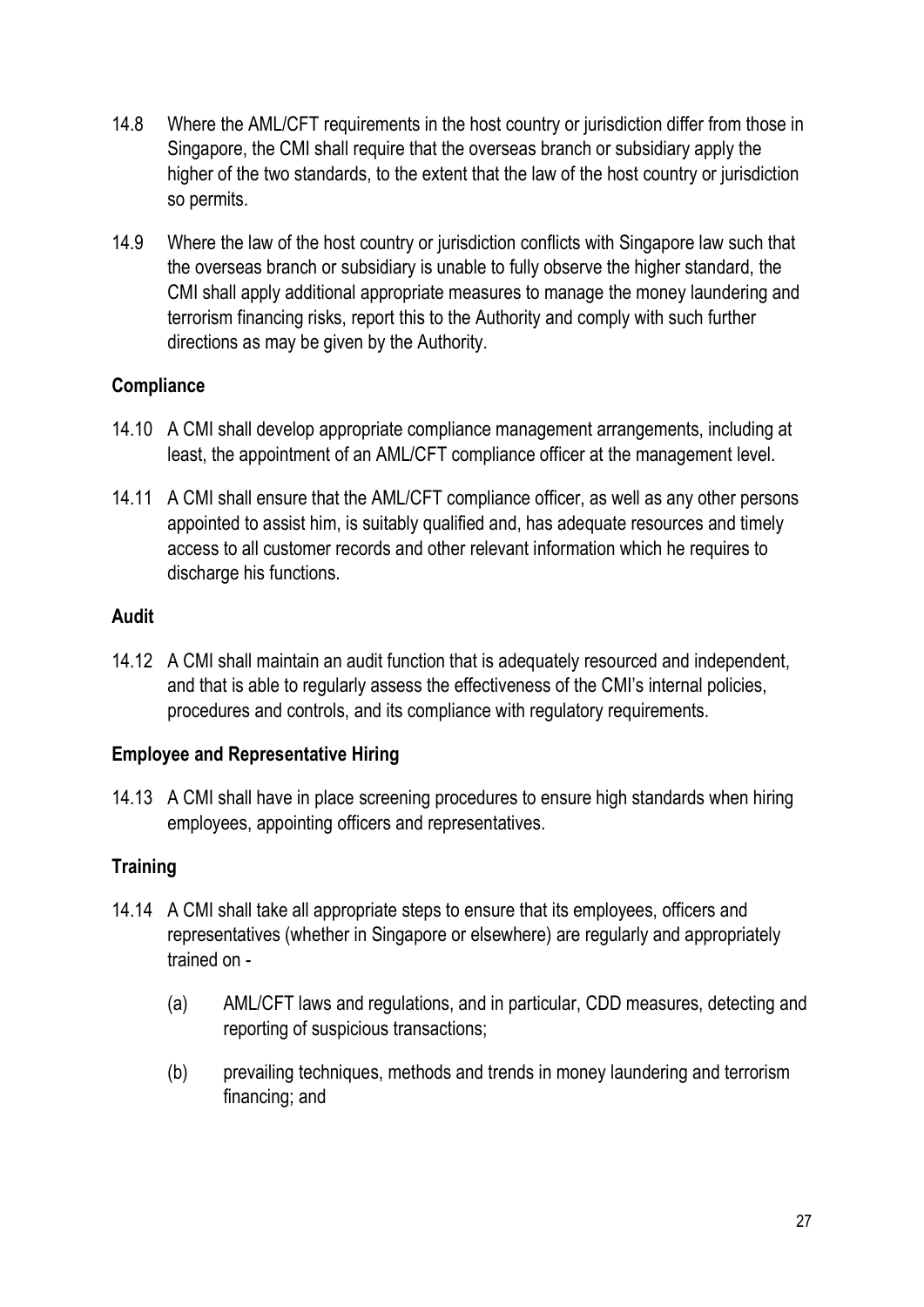(c) the CMI's internal policies, procedures and controls on AML/CFT and the roles and responsibilities of employees, officers and representatives in combating money laundering and terrorism financing.

Endnotes on History of Amendments

1. MAS Notice SFA04-N02 dated 2 July 2007 with effect from 2 July 2007.

(a) MAS Notice SFA04-N02 (Amendment) 2009 with effect from 3 July 2009. (b) MAS Notice SFA04-N02 (Amendment) 2009 with effect from 2 December 2009.

(c) MAS Notice SFA04-N02 (Amendment) 2012 with effect from 7 August 2012. (d) MAS Notice SFA04-N02 (Amendment) 2013 with effect from 23 January 2013.

(e) MAS Notice SFA04-N02 (Amendment) 2014 with effect from 1 July 2014.

2. MAS Notice SFA04-N02 dated 2July 2007 cancelled with effect from 24 May 2015.

3. MAS Notice SFA04-N02 dated 24 April 2015 with effect from 24 May 2015.

(a) MAS Notice SFA04-N02 (Amendment) 2015 with effect from 30 November 2015.

(b) MAS Notice SFA04-N02 (Amendment) 2018 with effect from 8 October 2018.

(c) MAS Notice SFA04-N02 (Amendment) 2021 with effect from 1 July 2021.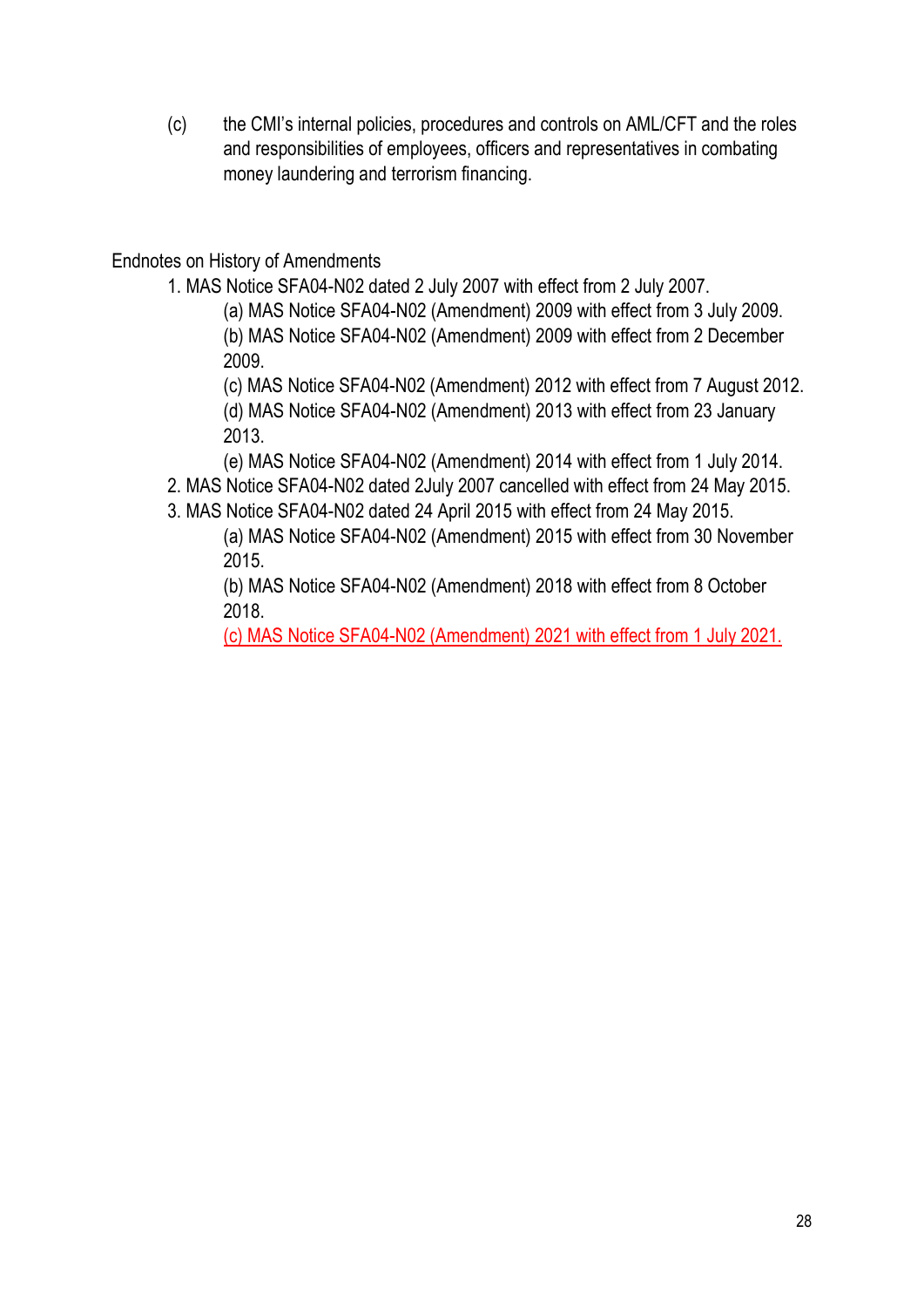# Appendix 1

1. Financial institutions that are licensed, approved, registered (including a fund management company registered under paragraph 5(1)(i) of the Second Schedule to the Securities and Futures (Licensing and Conduct of Business) Regulations (Rg. 10)) or regulated by the Authority but does not include -

(a) holders of stored value facilities, as defined in section 2(1) of the Payment Systems (Oversight) Act (Cap. 222A); and

 $\left(\frac{b}{c}\right)$  a person (other than a person referred to in paragraphs 2 and 3) who is exempted from licensing, approval or regulation by the Authority under any Act administrated administered by the Authority, including a private trust company exempted from licensing under section 15 of the Trust Companies Act (Cap. 336) read with regulation 4 of the Trust Companies (Exemption) Regulations (Rg. 1).

[MAS Notice SFA04-N02 (Amendment) 2021]

- 2. Persons exempted under section 23(1)(f) of the Financial Advisers Act (Cap. 110) read with regulation 27(1)(d) of the Financial Advisers Regulations (Rg. 2).
- 3. Persons exempted under section 99(1)(h) of the Securities and Futures Act (Cap. 289) read with paragraph 3(1)(d), 3A(1)(d) or 7(1)(b) of the Second Schedule to the Securities and Futures (Licensing and Conduct of Business) Regulations.

Note: For the avoidance of doubt, the financial institutions set out in Appendix 2 fall within Appendix 1.